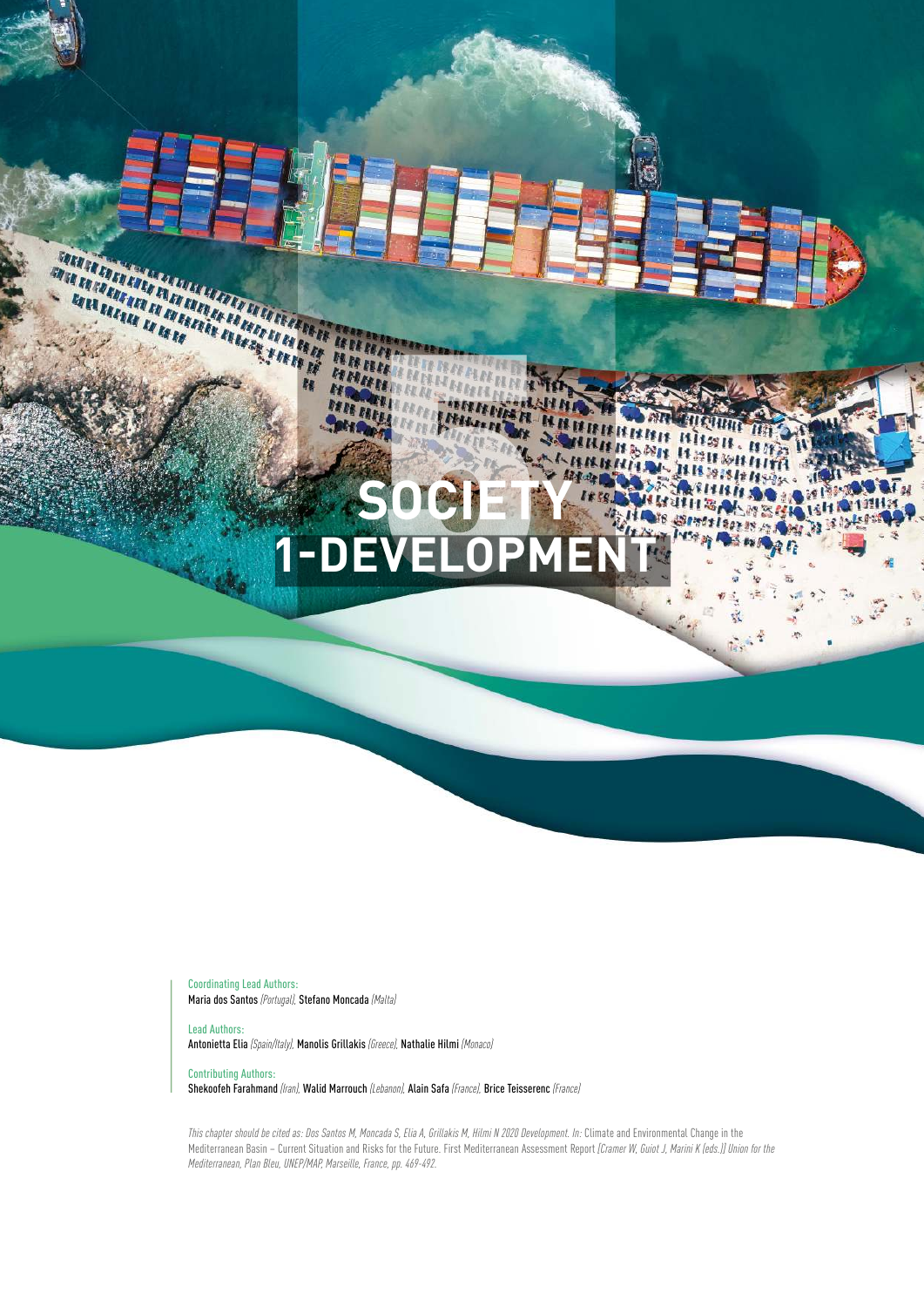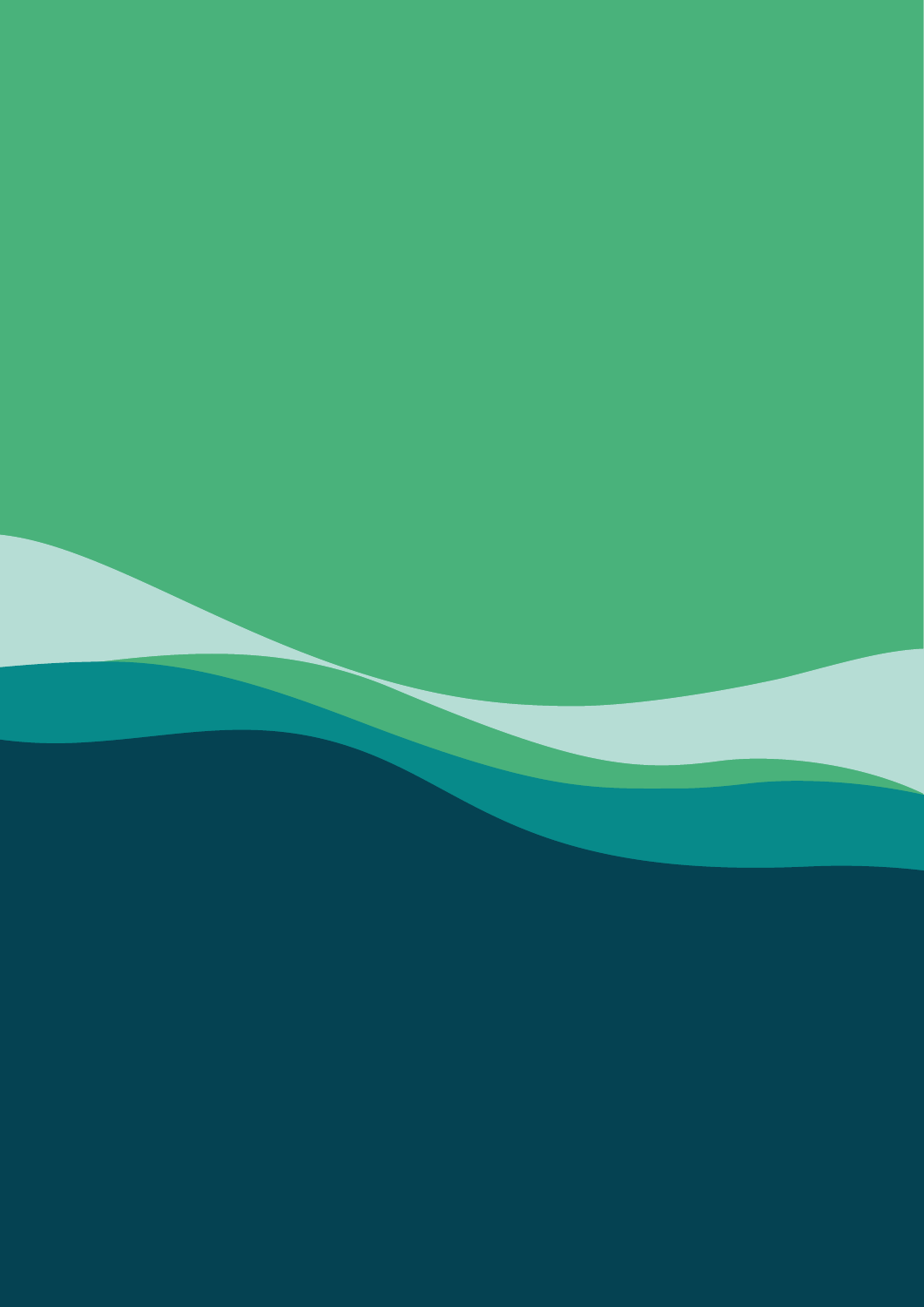# **Table of contents**

| 479            |
|----------------|
|                |
|                |
|                |
|                |
|                |
|                |
|                |
|                |
|                |
| References 486 |
|                |
|                |

 $\overline{\phantom{0}}$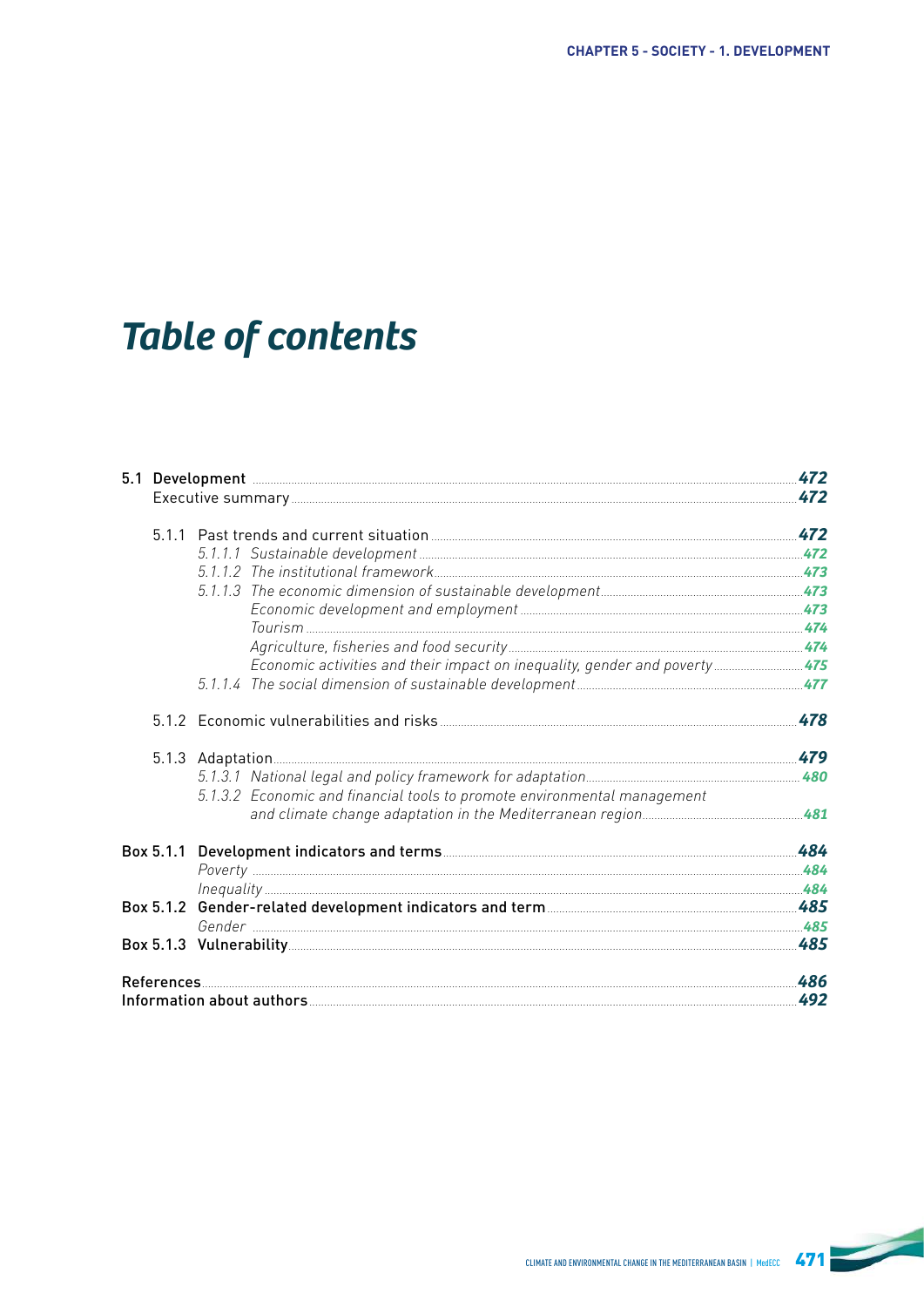<span id="page-3-0"></span>

# **Executive summary**

Sustainable development seeks to address the needs of current and future generations with the objective of increasing well-being by balancing economic, social and environmental dimensions. Current unsustainable development patterns, such as poverty, increasing population pressure, agricultural intensification, land degradation, and air, land, rivers and ocean pollution, will be further exacerbated by climate change impacts.

Environmental and climate change impacts are likely to have an effect on all economic sectors in the Mediterranean Basin, increasing production challenges and costs, affecting low-income cohorts increasingly disproportionally, and generally delaying the achievement of the Sustainable Development Goals (SDGs).

Rising temperatures, with more intense and longer heatwaves, and decreasing rainfall patterns, can exert a further strain on important sectors, such as agriculture and tourism, which represent important cultural, economic and heritage assets for Mediterranean economies and societies.

The existence of poverty, inequalities and gender imbalances relate both directly and indirectly to the challenges faced by Mediterranean countries in achieving the SDGs, with current and predicted environmental and climate change impacts threatening the progress made to date in many areas of the Mediterranean Basin. To address these challenges, a new approach to development must be sought in order to eliminate poverty, sustain economic growth and ensure social protection, while safeguarding environmental standards and integrating mainstream climate change adaptation into policy making.

The growing challenges of environmental and climate change impacts on economies and societies require an enhanced institutional response, at a local, national and international level. Effective preventive and restorative policies, including the promotion of context-specific climate change mitigation and adaptation measures, and economic instruments encouraging behavioral changes, can ensure longterm sustainable development in the Mediterranean Basin.

# **5.1.1 Past trends and current situation**

# **5.1.1.1 Sustainable development**

Sustainable development seeks to address the needs of current and future generations, making it possible to access and use natural resources in an equitable manner both now and in the years to come (Zidanšek 2007; Szopik-Depczyńska et al. 2017; Kilkiş 2018). It sets the framework for securing viable and lasting development and decent livelihoods for all. It aims to promote a dynamic economy with high levels of employment and education, health protection, social and territorial cohesion and environmental protection in a peaceful and secure environment, while respecting cultural diversity (Bontoux and Bengtsson 2015, 2016). Successful societies are known to be built on economic, social and environmental sustainability (Dos Santos 2018; Dos Santos and Mota 2019), ensuring long-term sustainable development.

Traditionally, development has been associated exclusively with increases in income levels, and the conventional manner in which countries, including those located in the Mediterranean Basin, measure progress in development represented by Gross Domestic Product (GDP). While this measurement gives a good indication of the monetary value of the goods and services produced in a specifc year, it fails to sufficiently capture other important dimensions of development, especially social and environmental ones. This is mostly due to the fact that GDP, among other things: i) does not capture inequalities in the distribution of income; ii) leaves out some activities (volunteer work) and does not record harmful activities (pollution, climate change); and iii) does not seem to improve well-being beyond certain levels of income (Briguglio 2019). The concept of development, and its measurement, vary. Among these, there is the Human Development Index (HDI), which captures three dimensions: income per capita, health and education (UNDP 2019). Another approach is the OECD better-life index which, along with traditional economic measurements includes other aspects such as quality of health and environmental services (OECD 2017). A further approach is that of measuring happiness. The United Nations Sustainable Development Solutions Network publishes the World Happiness Report annually (Helliwell et al. 2018). The report considers variables for measuring Gross National Happiness (GNH) which are: GDP per capita, social support, healthy life expectancy, freedom to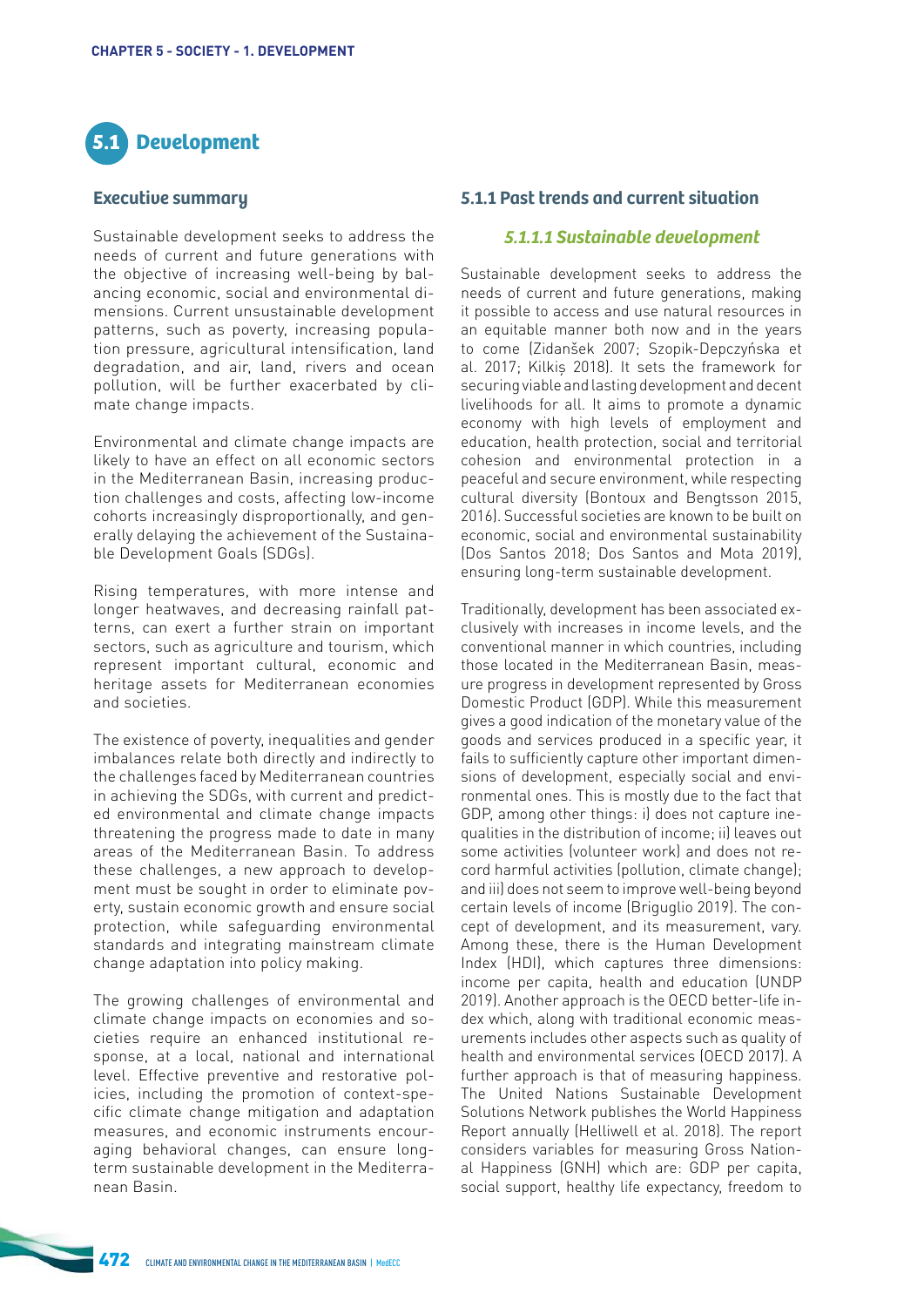<span id="page-4-0"></span>make life choices, generosity, and freedom from corruption. Its ultimate goal is happiness and to ensure a good quality life for the people through people-centric development initiatives. Each variable measured reveals a populated-weighted average score on a scale running from 0 to 10 that is tracked over time and compared against other countries. The ranking of Mediterranean countries for their GNH in 2018 varies significantly, from the highest for Israel (7.190), Malta (6.627) and France (6.488) to the lowest for Tunisia (4.592), Egypt (4.419) and Syria (3.466).

Using sustainability development indicators, it appears that for sustainable development, no sacrifices in happiness are required in the interest of future generations, as it is possible to design strategies that improve happiness and sustainability simultaneously (Zidanšek 2007).

The United Nations defines the sustainable development goals as the blueprint to achieve a better and more sustainable future for all. They address the global challenges we face, including those related to poverty, inequality, climate change, environmental degradation, peace and justice. The 17 Goals are all interconnected, and share the goal "to leave no one behind" (UN 2015).

All the European Union (EU) Member States (MS) in general, and all the countries around the Mediterranean Basin in particular, are facing increasing economic, social, environmental and institutional challenges. The way in which countries are responding to these challenges vary, also according to resource and governance levels. The EU has a considerable set of laws and regulations aimed at addressing environmental and climate change concerns, often making them a priority for all MS (Queralt et al. 2017). The heavily regulated environmental legislation within the EU has often been replicated in bilateral and regional agreements with countries in the Mediterranean Basin, in an attempt to commonly address transboundary concerns. Furthermore, the EU carbon emission reductions targets of 40% by 2030 and 80% by 2050, are increasingly producing spillover effects in other countries in the Mediterranean Basin, prompting the adoption of newer technology and the overall efficient use of energy and an improvement in carbon efficiency (Queralt et al. 2017).

# **5.1.1.2 The institutional framework**

The growing challenges to harmonious development in the Mediterranean Basin have been duly

recognized by national and international bodies, prompting an institutional response that eventually led to the creation of the Mediterranean Commission for Sustainable Development (UNEP-MCSD) in 1996. The aim of the MCSD is to provide a bridge between the desire to pursue sustainable development and its effective implementation. It offers a framework in which to defne a Mediterranean Strategy for Sustainable Development (MSSD). The MSSD has the objective of pursuing sustainable development goals so as to strengthen peace, stability, and prosperity. The strategy is structured around objectives and interlinked priority fields of action. Specific indicators are also identified to properly monitor and evaluate the strategy. The strategy is regularly reviewed by the parties, and renewed every five years.

# **5.1.1.3 The economic dimension of sustainable development**

# **Economic development and employment**

Two out of three people are already living in the urban areas of Mediterranean countries, which is higher than the global average. The United Nations Human Settlements Programme predicts that by around 2050, the urban population will grow to around 170 million in the countries on the northern shore (140 million in 2005) and to over 300 million to the south and east where they the population was 151 million in 2005 (UNEP/MAP 2016).

Studies demonstrate several projected negative impacts of climate change on economic growth in Mediterranean countries. For instance, based on the severity of the Spanish drought of 1990, it is estimated that economic damages caused by droughts will exceed damages caused by earthquakes or floods (Handmer et al. 2012). Summer crops are particularly vulnerable (Giannakopoulos et al. 2009). As winters become milder while summers become warmer and longer, more cooling by air conditioning is needed in summer, that would increase the demand for electricity generation in most Mediterranean countries (Section 3.3.3.6) (Jacob et al. 2014; Kovats et al. 2014). Given that the existing infrastructure was implemented assuming a stable climate around the Mediterranean Basin (Scott et al. 2016a), climate change is making it a challenge for the economic infrastructure to adapt fast enough. This fact points out to the need for investments in adaptive infrastructure in the coming decades. Research and development might reduce the cost of adaptation (Arent et al. 2014).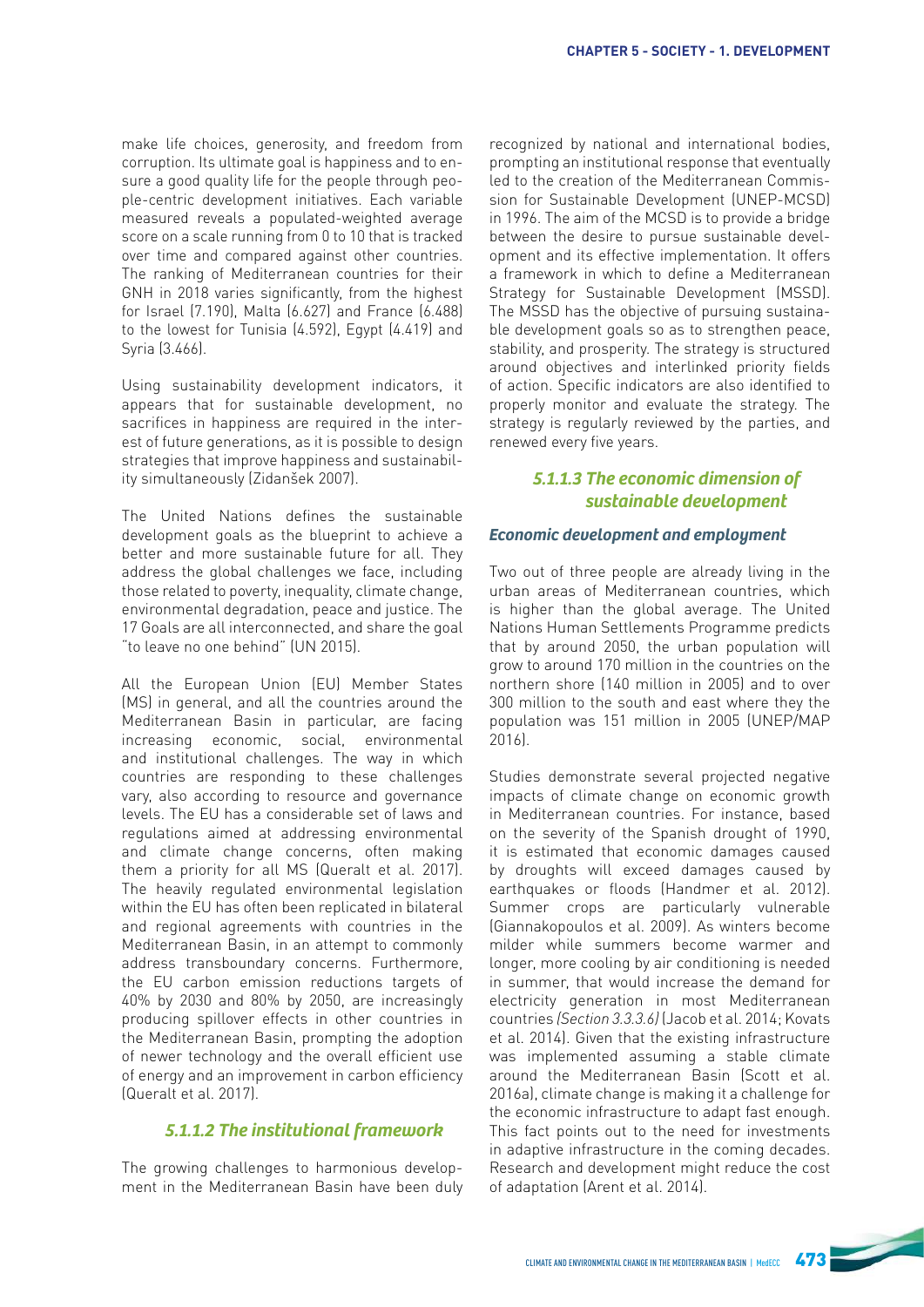<span id="page-5-0"></span>The main economic sectors driving development in the Mediterranean coastal regions are resource-based activities (i.e., fisheries, aquaculture, forestry, agriculture, and primary industries), secondary industries (e.g., food processing, housing and construction) and services, especially tourism (UNEP/MAP-Plan Bleu 2009). Current and predicted environmental and climate change impacts are expected, especially in the absence of adaptation measures, to increase production costs and reduce productivity (Teotónio et al. 2020) in key sectors, exerting further pressure on economic development trajectories and employment levels in all countries of the Mediterranean Basin.

### **Tourism**

The Mediterranean has a rich history as well as exceptional natural and cultural landscapes. Over 360 million tourists travelled to the Mediterranean region in 2017 – more than double the number recorded in 1995 (Mediterranean Growth Initiative 2017). In the past 20 years the contribution of the tourism sector to GDP has steadily increased by 60% in Mediterranean countries. It should be mentioned that while most Mediterranean countries have experienced significant economic growth in the sector, the vast majority of economic growth corresponds to north-western Mediterranean countries, such as Spain, France and Italy. However, the countries where the tourism sector contributes the highest percentage to the national GDP are Malta, Montenegro, Greece and Morocco (UNEP/MAP 2016). France, Spain and Italy account for 17% of inbound tourism worldwide, corresponding to 234 million people for these three countries alone, as they remain the most attractive of the Mediterranean in terms of numbers of visitors (UNWTO 2019).

In the recent past, Mediterranean coastal regions have been characterized as ideal in terms of climate comfort for outdoor activities, especially during the June to August period (Amelung et al. 2007; Grillakis et al. 2016b). Changes in climate can impact tourism flows, directly by affecting the thermal comfort for outdoor recreational activities (Salata et al. 2018), or indirectly by affecting the natural resources of the destination, such as coastal erosion due to sea level rise (Jiménez et al. 2017), or the reduction of freshwater availability. Given that most Mediterranean tourism is based, and marketed, on the basis of the "sun, sea and sand" model (Koutra and Karyopouli 2013), the socio-economic consequences of a drop in tourist numbers due to climate change impacts can be severe. As sea-level rise leads to coastal retreat,

anticipation is needed in order to adapt to, and mitigate the economic impacts of sea-level rise on tourism and populations living in the affected areas (Enríquez et al. 2017).

Environmental degradation caused by climate change and human pressure can have serious impacts on Mediterranean tourism and, eventually decrease the economic benefits arising from this sector (Dogru et al. 2016). Some Mediterranean countries have started to adapt to the changes brought about by these negative impacts, by, for example, developing tourism strategies that try to attract visitors in the "shoulder months", and not focusing entirely on periods (i.e., Summer) where these impacts can affect demand (Niavis 2020). Overall, the vulnerability of tourism is higher in countries with lower adaptive capacity in terms of economic, social and political conditions (Dogru et al. 2016).

Tourism can also directly or indirectly be a driver of environmental and climate change impacts. This is the case, for example, when the lack of energy and water efficiency measures are put into place, exerting further pressure on local ecosystems (Drius et al. 2019) and increasing the cost of infrastructural maintenance. However, tourism could potentially play an important role in both creating jobs and fostering sustainable development in the Mediterranean, assuming that the right set of policies are adopted and well implemented for comprehensive achievement of the SDGs. According to the World Tourism Organization (UNWTO 2018), 64 countries submitted their Voluntary National Reviews (VNRs) in 2016 and 2017 on the SDGs. In these reports, tourism appears to be largely recognized as a high-impact sector with potential to advance all SDGs. 41 VNRs (64%) make one or more direct references to tourism. Tourism is most commonly mentioned in relation to SDG 8 (Decent work and economic growth), SDG 12 (Responsible consumption and production) and SDG 17 (Partnership for the goals) in VNRs on the SDGs among which Mediterranean Cyprus, France, Italy, Monaco, Slovenia, Montenegro and Egypt (UNTWO 2018).

# Agriculture, fsheries and food security

International political and economic organizations have become aware that high and volatile food prices and deregulated markets put food security at risk and seriously affect global economic, social and political stability (FAO / IFAD / WFP 2011). The fnancial crisis in 2007 in the USA affected Mediterranean countries in 2008 and has led to instability in agricultural markets and a rise in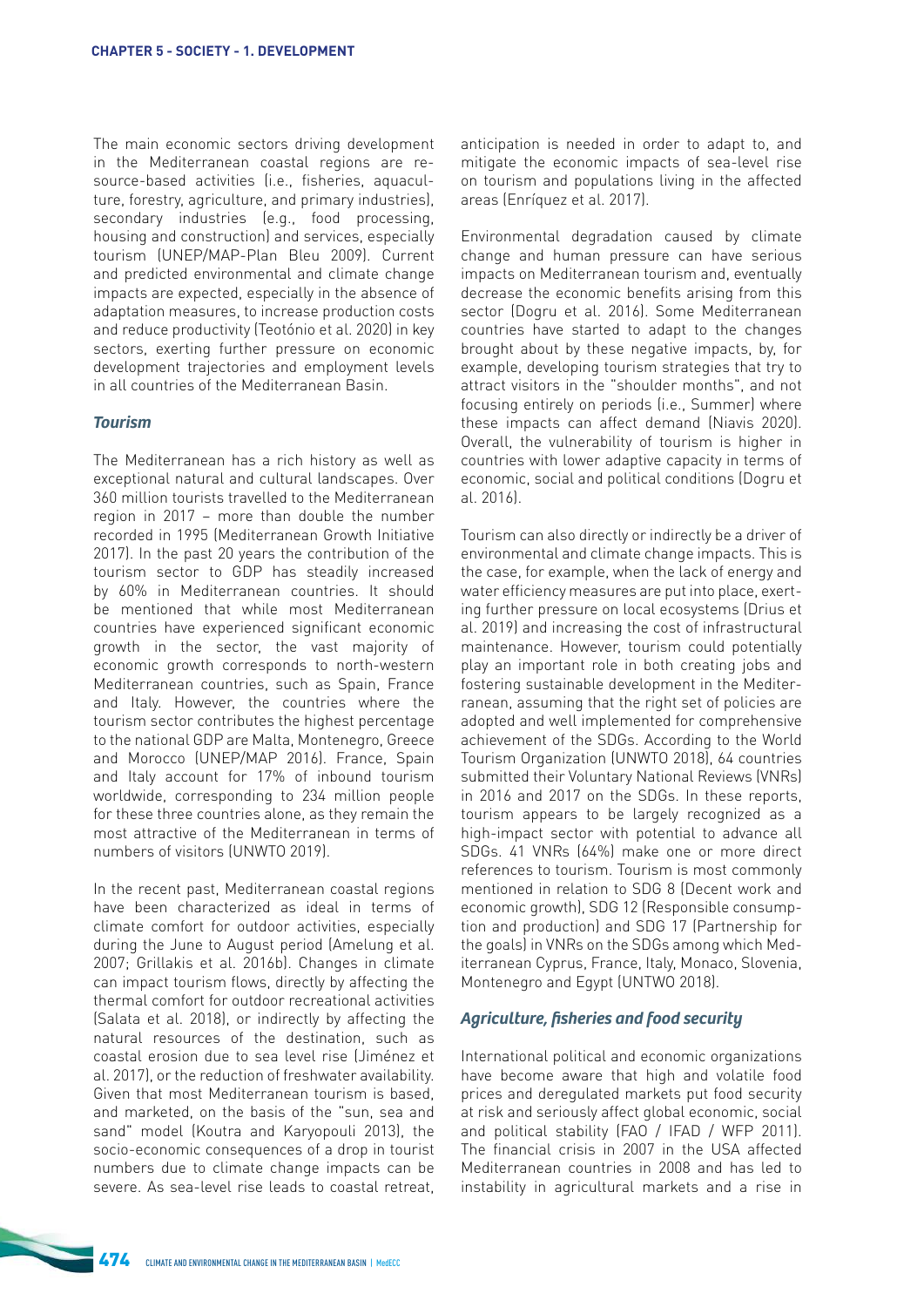<span id="page-6-0"></span>the prices of these goods (Dos Santos 2018; Dos Santos and Mota 2019).

Climate change is expected to threaten food security (see *Section 3.2*), especially livestock production and fisheries. Livestock production is an important contributor to the economy. Countries with a higher risk of livestock production being impacted by climate change (e.g., increase in diseases and consequences of higher temperature on animal health) are those which have lower adaptive capacity (Godber and Wall 2016).

Fisheries play an important role in the economy of Mediterranean countries. Total fish landings account for more than €3 billion yearly in the Mediterranean Sea, and including all the ancillaries services, this industry can reach an estimated value of around €10 billion yearly (Sacchi 2011). These values are likely to have been underestimated as significant portion of Mediterranean fish catches are not sold through regulated market outlets (Piante and Ody 2015), not to mention the cultural and tourism value that such an industry adds to local economies.

# **Economic activities and their impact on inequality, gender and poverty**

The presence of poverty and income inequality is interconnected with economic growth (Galor and Zeira 1993; Ncube et al. 2014; Bruckner and Lederman 2015). According to the expectations of the UN SDGs, poverty, in both developed and developing countries, should be abolished by 2030. A priority of governments in this direction is the implementation of policies that enhance economic growth. However, given the tendency of the economic growth process to disproportionally exclude the lower income cohorts from accessing the benefits of new wealth, more equitable approaches to such wealth and social protection systems should be implemented, or enhanced.

These tendencies are confrmed by the data from the UNDP HDI (2019) when adjusted for inequality (Box 5.1.1; Table 5.1), showing that when considering the distribution of income, the HDI ranking for some countries drops and for others improves, which is likely to be associated with policies that try to address the problem of inequality.

The World Bank (2018) has used poverty lines to determine the headcount ratio and poverty gap. Four bases have been considered for poverty lines in order to determine the headcount ratio and poverty gap: 1.90 USD income per day,

3.20 USD income per day, 5.50 USD income per day, in addition to national poverty lines. Since there are many missing poverty data for some national poverty lines, the data are interpreted and countries are compared using standard poverty lines. Firstly, considering 1.90 USD a day as the poverty line, on average about 0.6% of the Mediterranean people are poor. The highest percent of the poor are in Italy, while the highest poverty gap is in Syria. Regarding this poverty line, there are no poor people in countries like France, Malta, Montenegro, Slovenia, Cyprus, and Lebanon. By increasing the poverty line to 3.20 USD, the highest percentage of the poor is in Egypt (16.1%), Syria (15.3%), and Albania (7.7%). In contrast, Slovenia and Cyprus have no such poor people and the percentage of people under this poverty line is low in France and Malta (0.2%). The largest poverty gaps are seen in Syria, Italy, and Albania. When 5.50 USD is used as the poverty line, both poverty percentages and poverty gap increase considerably in the region. Accordingly, the highest percentage of the poor lives in Egypt, Albania, and Morocco. Figures show that more than 60% of Egyptians have income of less than 5.50 USD per day. Also, most poverty gaps belong to the same countries. However, the percentage of people under the poverty line is low in France, Malta, and Slovenia.

Gender inequality indicators for Mediterranean countries, listed in UNDP human development reports, show a varied and complex situation. In the sample countries of the Mediterranean (Box *5.1.2; Table 5.2),* Slovenia has the highest Gender Development Index (GDI), at 1.003 in 2017, which ranks it 18th out of 164 international countries in the 2017 index. This means that men and women have relatively the same achievement in three basic dimensions of human development. Croatia, France, and Cyprus are in the next positions in the region and have ranked 31st, 39th and 45th in the world. The last rank in the region belongs to Syria (ranked 159th in the world). The GDI value for Syria demonstrates that there is inequality in human development in favor of men. In fact, the human development index for Syrian men is almost 21% higher than for Syrian women.

For the Gender Inequality Index (GII), the highest value in the region is Slovenia (0.054), ranking it 7th out of 160 countries in the 2017 index. After Slovenia, Spain and France have the least gender inequality in the region and are ranked 15th and 16th in the world. According to the indicator, Syria has again the lowest place in the region and shows the highest gender inequality.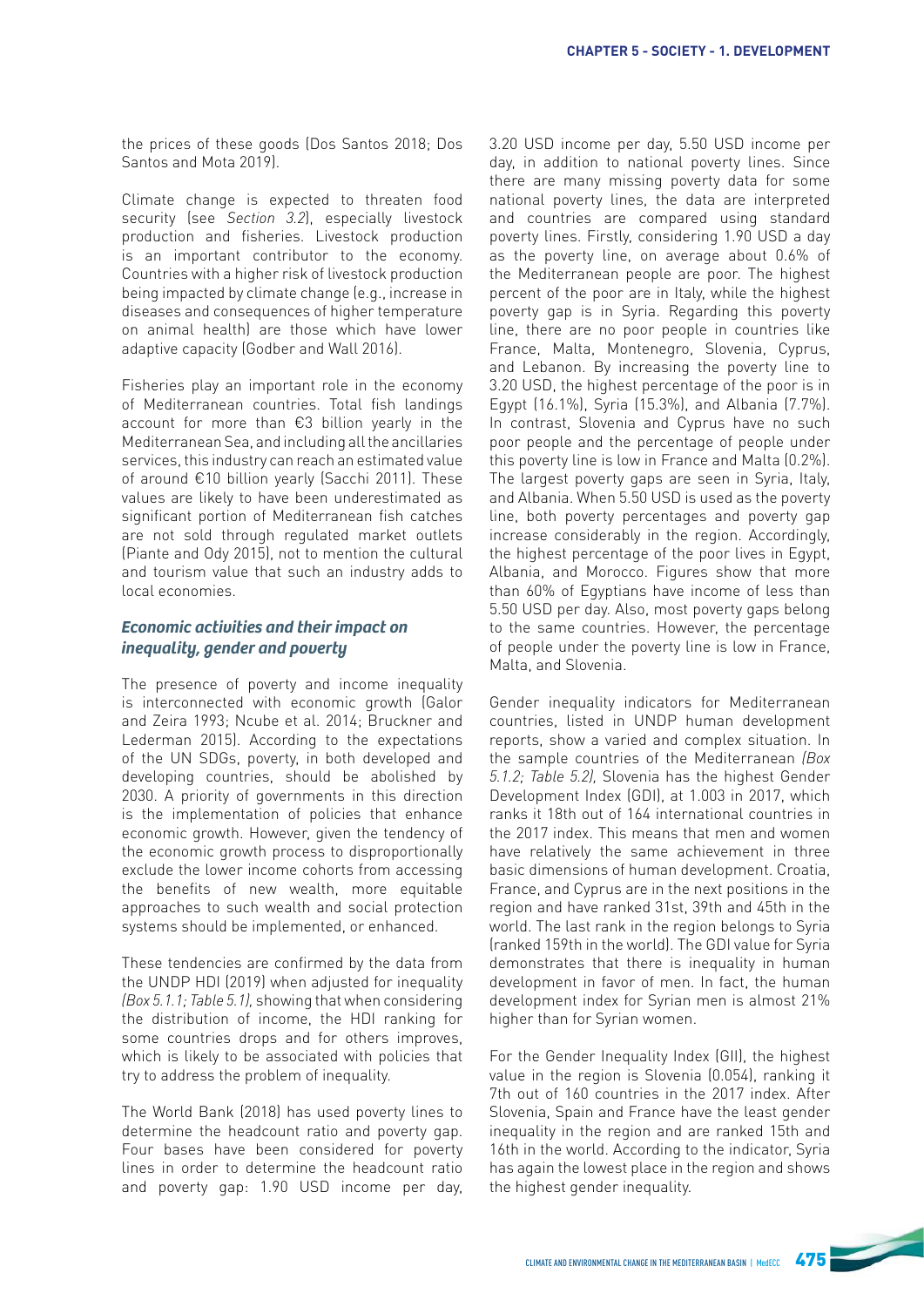|                                  | <b>HDI</b>                              |                            |                                         |                                               | <b>INEQUALITY</b>                           |                                            |  |
|----------------------------------|-----------------------------------------|----------------------------|-----------------------------------------|-----------------------------------------------|---------------------------------------------|--------------------------------------------|--|
| <b>Country</b>                   | <b>HDI Value</b> <sup>a</sup><br>(2018) | <b>HDI Ranka</b><br>(2018) | <b>IHDI Value<sup>a</sup></b><br>[2018] | $20:20$ Ratio <sup>b</sup><br>$(2010 - 2017)$ | Palma Ratio <sup>b</sup><br>$(2011 - 2017)$ | Gini Index <sup>b</sup><br>$(2011 - 2017)$ |  |
| <b>SOUTHERN EUROPE</b>           |                                         |                            |                                         |                                               |                                             |                                            |  |
| Albania                          | 0.791                                   | 67                         | 0.705                                   | 4.25                                          | 1.0                                         | 29                                         |  |
| <b>Bosnia and</b><br>Herzegovina | 0.769                                   | 75                         | 0.656                                   | 5.43                                          | 1.3                                         | 33                                         |  |
| Croatia                          | 0.837                                   | 46                         | 0.768                                   | 5.26                                          | 1.1                                         | 31.1                                       |  |
| <b>France</b>                    | 0.891                                   | 26                         | 0.809                                   | 5.18                                          | 1.3                                         | 32.7                                       |  |
| Gibraltar                        | $\sim$                                  | ×                          | $\sim$                                  | ÷.                                            | ÷,                                          | ÷.                                         |  |
| Greece                           | 0.872                                   | 32                         | 0.766                                   | 7.09                                          | 1.5                                         | 36                                         |  |
| <b>Italy</b>                     | 0.883                                   | 29                         | 0.776                                   | 7.00                                          | 1.4                                         | 35.4                                       |  |
| <b>Malta</b>                     | 0.885                                   | 28                         | 0.815                                   | 4.48                                          | 1.1                                         | 29.4                                       |  |
| <b>Monaco</b>                    | ÷.                                      | ÷                          | ÷.                                      | ÷,                                            | ÷                                           | ÷                                          |  |
| Montenegro                       | 0.816                                   | 52                         | 0.746                                   | 4.77                                          | 1.2                                         | 31.9                                       |  |
| Portugal                         | 0.850                                   | 40                         | 0.742                                   |                                               |                                             |                                            |  |
| <b>Slovenia</b>                  | 0.902                                   | 24                         | 0.858                                   | 3.66                                          | 0.9                                         | 25.4                                       |  |
| <b>Spain</b>                     | 0.893                                   | 25                         | 0.765                                   | 7.26                                          | 1.5                                         | 36.2                                       |  |
| <b>Turkey</b>                    | 0.806                                   | 59                         | 0.675                                   | 8.47                                          | 2.1                                         | 41.9                                       |  |
|                                  |                                         |                            | <b>LEVANTINE REGION</b>                 |                                               |                                             |                                            |  |
| Cyprus                           | 0.873                                   | 31                         | 0.788                                   | 5.33                                          | 1.4                                         | 34                                         |  |
| <b>Israel</b>                    | 0.906                                   | 22                         | 0.809                                   | 8.50                                          | 2.0                                         | 38.9                                       |  |
| Jordan                           | 0.723                                   | 102                        | 0.617                                   |                                               |                                             |                                            |  |
| Lebanon                          | 0.730                                   | 93                         | $\sim$                                  | 5.06                                          | 1.2                                         | 31.8                                       |  |
| <b>Palestine</b>                 | 0.690                                   | 119                        | 0.597                                   | à,                                            | 1.4                                         | 34.4                                       |  |
| <b>Syrian Arab</b><br>Republic   | 0.549                                   | 154                        |                                         | à.                                            | à,                                          | $\bar{\alpha}$                             |  |
|                                  |                                         |                            | <b>NORTHERN AFRICA</b>                  |                                               |                                             |                                            |  |
| Algeria                          | 0.759                                   | 82                         | 0.604                                   | 3.96                                          | 1.0                                         | 27.6                                       |  |
| Egypt                            | 0.700                                   | 116                        | 0.492                                   | 4.56                                          | 1.3                                         | 31.8                                       |  |
| Libya                            | 0.708                                   | 110                        | ÷                                       |                                               |                                             |                                            |  |
| <b>Mauritania</b>                | 0.527                                   | 161                        | 0.358                                   |                                               |                                             |                                            |  |
| Morocco                          | 0.671                                   | 121                        | $\overline{\phantom{a}}$                | 7.02                                          | 2.0                                         | 39.5                                       |  |
| <b>Tunisia</b>                   | 0.739                                   | 91                         | 0.585                                   | 5.24                                          | 1.5                                         | 32.8                                       |  |

### **Table 5.1 | Inequality indicators for Mediterranean countries**

<sup>a</sup> Source: UNDP 2019 - b Source: World Bank 2019

The existence of poverty, inequalities and gender imbalances relate both directly and indirectly to the achievement of sustainable development goals in Mediterranean countries. Significant theoretical and applied research has shown that the presence of these imbalances, both relative and absolute, are obstacles to the expansion of economic development, de facto blocking parts of society from potentially enjoying the benefits of higher standards of living (Sen 1999; Sachs

2005). Moreover, the traditional way of measuring economic progress by only taking GDP into account, does not capture the problem in the first place, and the extent to which these imbalances permeate societies. The absence of this specific indicator, especially when measuring economic progress, does not bring about reaction or prevention from policy systems, therefore, overlooking the problems related to these distortions of the market economy.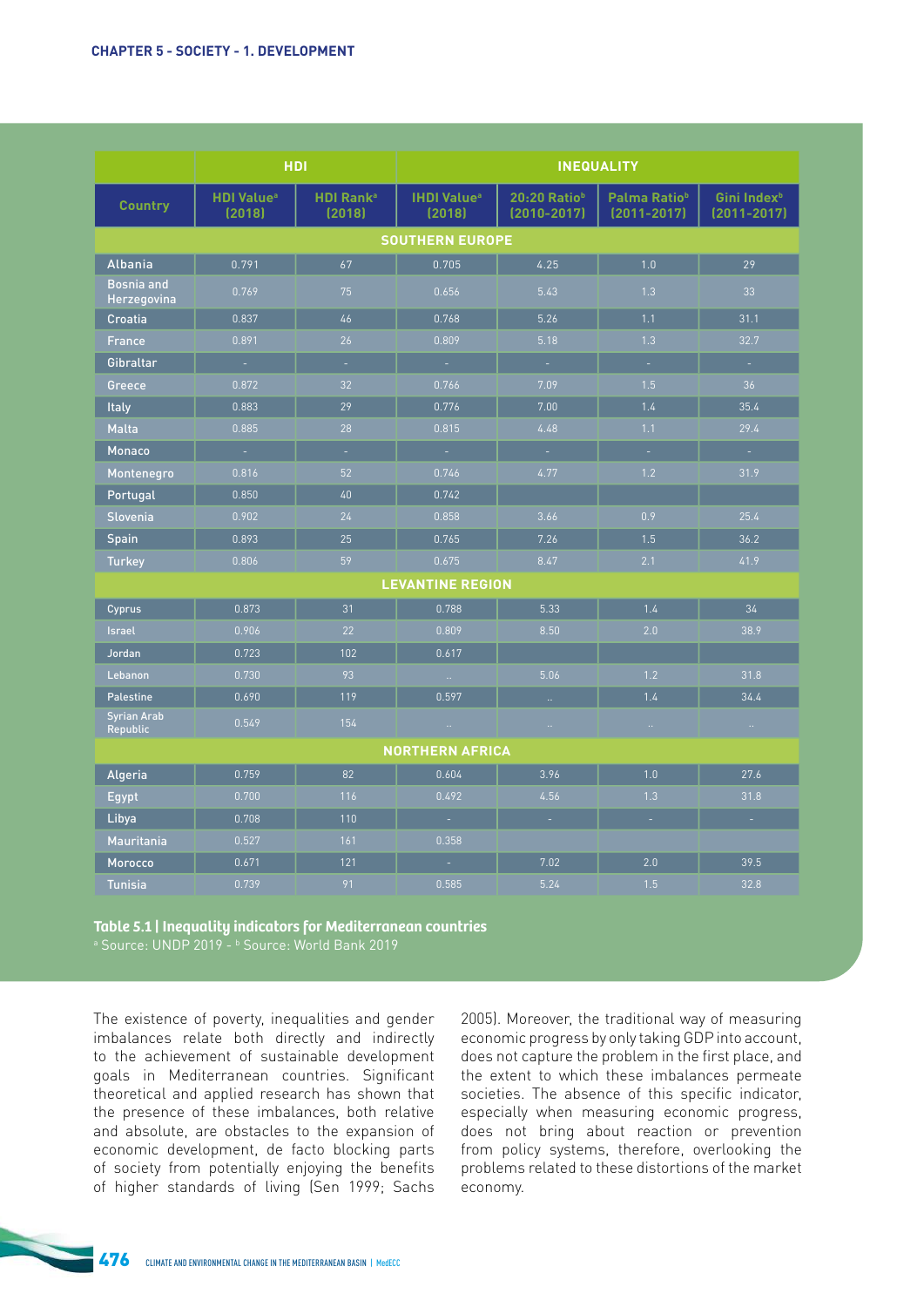<span id="page-8-0"></span>

|                                   | <b>GDI</b>                          |                    |                             | GII                          |                    |                             |  |  |
|-----------------------------------|-------------------------------------|--------------------|-----------------------------|------------------------------|--------------------|-----------------------------|--|--|
| <b>Country</b>                    | <b>Value</b> <sup>a</sup><br>(2017) | <b>Rank in Med</b> | <b>Rank in the</b><br>world | Value <sup>b</sup><br>(2017) | <b>Rank in Med</b> | <b>Rank in the</b><br>world |  |  |
| <b>SOUTHERN EUROPE</b>            |                                     |                    |                             |                              |                    |                             |  |  |
| Albania                           | 0.970                               | $7\overline{ }$    | 67                          | 0.238                        | 13                 | 52                          |  |  |
| <b>Bosnia and</b><br>Herzegovina  | 0.924                               | 13                 | 117                         | 0.166                        | 10                 | 37                          |  |  |
| Croatia                           | 0.991                               | $\overline{2}$     | 31                          | $\overline{0.124}$           | 8                  | 29                          |  |  |
| France                            | 0.987                               | $\overline{3}$     | 39                          | 0.083                        | $\overline{3}$     | 16                          |  |  |
| Gibraltar                         | $\omega$                            | ÷                  | ÷.                          | $\sim$                       | ÷,                 | ÷.                          |  |  |
| Greece                            | 0.964                               | 9                  | 80                          | 0.120                        | $7\overline{ }$    | 26                          |  |  |
| <b>Italy</b>                      | 0.967                               | 8                  | 73                          | 0.087                        | 5 <sub>5</sub>     | 18                          |  |  |
| <b>Malta</b>                      | 0.960                               | 10                 | 83                          | 0.216                        | 12                 | 45                          |  |  |
| Monaco                            | $\mathcal{L}_{\mathcal{A}}$         | ×.                 | ÷.                          | $\sim$                       | ÷.                 | ÷.                          |  |  |
| Montenegro                        | 0.956                               | 11                 | 88                          | 0.132                        | 9                  | 32                          |  |  |
| Slovenia                          | 1.003                               | $\mathbf{1}$       | 18                          | 0.054                        | $\mathbf{1}$       | $\overline{7}$              |  |  |
| <b>Spain</b>                      | 0.979                               | 5 <sup>5</sup>     | 51                          | 0.080                        | 2 <sup>1</sup>     | 15                          |  |  |
| <b>Turkey</b>                     | 0.922                               | 14                 | 118                         | 0.317                        | 15                 | 69                          |  |  |
|                                   |                                     |                    | <b>LEVANTINE REGION</b>     |                              |                    |                             |  |  |
| Cyprus                            | 0.984                               | $\overline{4}$     | 45                          | 0.085                        | $\overline{4}$     | 17                          |  |  |
| <b>Israel</b>                     | 0.975                               | $\overline{6}$     | 62                          | 0.098                        | $\overline{6}$     | 21                          |  |  |
| Lebanon                           | 0.889                               | 16                 | 129                         | 0.0381                       | 16                 | 85                          |  |  |
| <b>Palestine (Gaza)</b><br>Strip) | 0.877                               | 17                 | 132                         | $\sim$                       | ÷.                 | ÷.                          |  |  |
| <b>Syrian Arab</b><br>Republic    | 0.788                               | 21                 | 159                         | 0.547                        | 20 <sup>°</sup>    | 136                         |  |  |
| <b>NORTHERN AFRICA</b>            |                                     |                    |                             |                              |                    |                             |  |  |
| Algeria                           | 0.861                               | 19                 | 142                         | 0.442                        | 17                 | 100                         |  |  |
| Egypt                             | 0.873                               | 18                 | 135                         | 0.449                        | 18                 | 101                         |  |  |
| Libya                             | 0.929                               | 12                 | 112                         | 0.170                        | 11                 | 38                          |  |  |
| Mauritania                        |                                     |                    |                             |                              |                    |                             |  |  |
| Morocco                           | 0.838                               | 20                 | 151                         | 0.482                        | 19                 | 119                         |  |  |
| <b>Tunisia</b>                    | 0.897                               | 15                 | 125                         | 0.298                        | 14                 | 63                          |  |  |

**Table 5.2 | Gender indicators for Mediterranean countries** (UNDP 2019).

<sup>a</sup> Source: UNDP 2019 - b Source: World Bank 2019

# **5.1.1.4 The social dimension of sustainable development**

Education is a fundamental prerequisite for addressing all issues related to Sustainable Development (SD). It creates the necessary enabling environment to enhance skills as well as individual and collective social commitment for the desired transformations, by also allowing for the creation of more sustainable societies (Voegtlin and Scherer 2017). Education can also support the development of better strategies for mitigating and adapting to climate change, thus promoting sustainable development (Anderson 2012).

Education for sustainable development (ESD) is an approach to teaching and learning based on the ideals and principles that underlie sustainability and applicable to all types, levels and settings of education. As such, ESD promotes multi-stakeholder social learning, emphasizes the empowerment of communities and citizens, engages with key issues such as human rights, poverty reduction, sustainable livelihoods, environmental education and gender equality in an integral way and encourages changes in behavior that will create a more sustainable future (Voegtlin and Scherer 2017).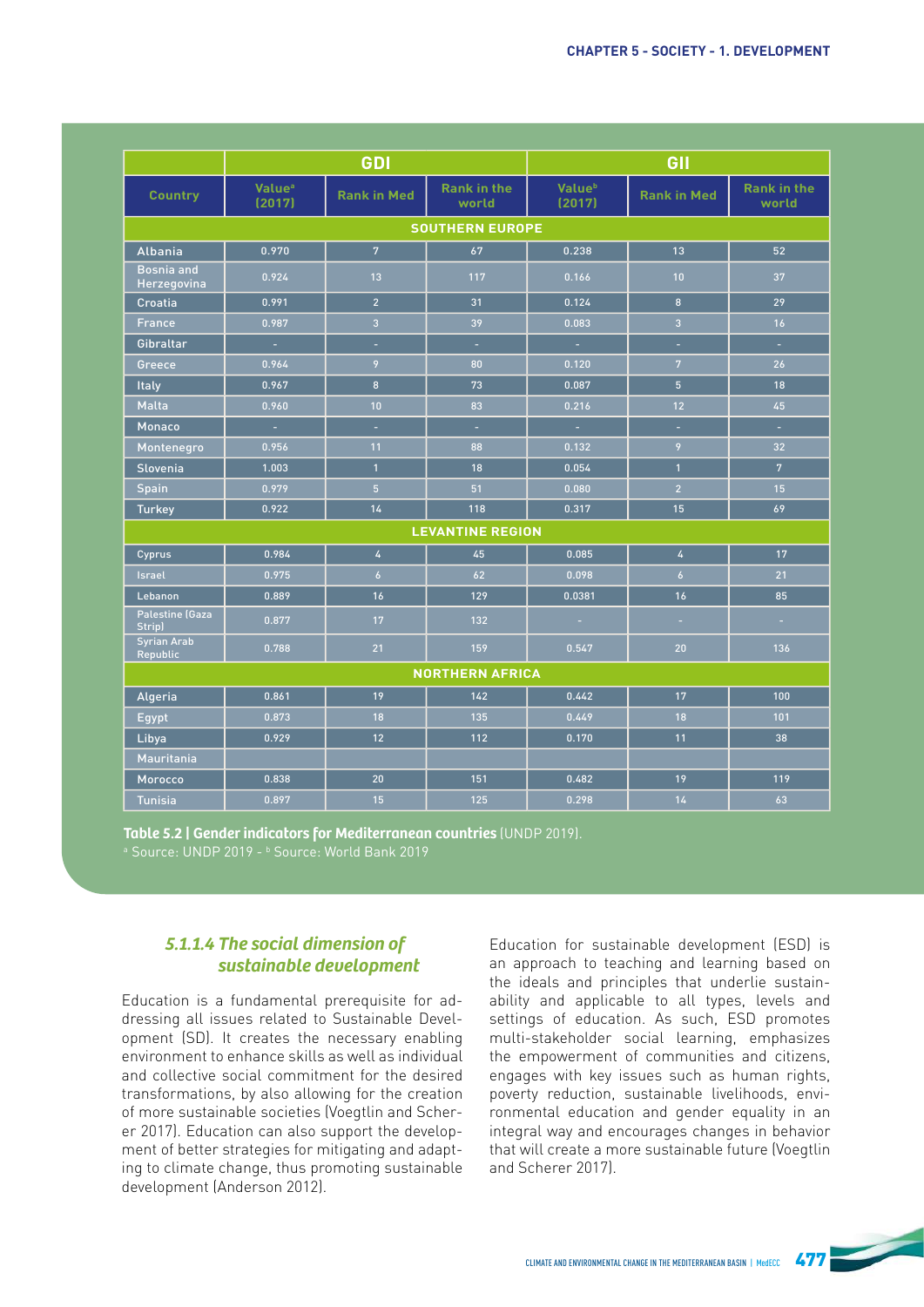<span id="page-9-0"></span>A further important factor in the social dimension of sustainable development is participation. More active participation of the community, especially children and youth, as agents of change, can increase public authorities' understanding of problems, and facilitate the implementation of solutions among communities (Anderson 2012).

The removal of social imbalances, such as gender gaps in education and in salaries, can increase productivity and facilitate economic growth. The main results highlight that the educational gender gap hinders economic growth and development as a whole (Tansel and Güngör 2016; Minasyan et al. 2019). The majority of the results confrm a positive effect of female education on economic growth and development (Forbes 2000; Tansel and Güngör 2016).

# **5.1.2 Economic vulnerabilities and risks**

Expected extreme climate conditions and pollution can enhance economic vulnerabilities and risks in the Mediterranean Basin *(Chapter 2).* In recent decades, a growing number of publications have identifed and assessed how natural hazards occurring in the Mediterranean Region interact with its society and economy. This evidence is being produced on a sectoral level, with assessments of biodiversity, agriculture and cultural heritage systems (Palatnik and Lourenço Dias Nunes 2015; Fatorić and Seekamp 2017), according to the type of hazard (Llasat et al. 2013; Iglesias and Garrote 2014; Oliveira et al. 2018), or with a specific geographical scope (Schilling et al. 2012; Radhouane 2013; Monioudi et al. 2017). An underlying common denominator in the available literature seems to point towards the Mediterranean region experiencing a higher intensity of, and associated risks related to specific natural hazards than other European regions.

This seems to be the case of disastrous flashfloods, which are much more recurrent in some areas of the Mediterranean Basin, when compared to the rest of Europe *(Section 3.1.3.3)* (Llasat et al. 2010). These trends are confrmed by research that looked at flood event mortality in the eastern Mediterranean, which, when accounting for "high" number of causalities is higher, and for "nodeaths" is lower, than central Europe (Doocy et al. 2013). In selected areas of the Mediterranean Basin, the economic sectors more prone to be directly affected by floods are agriculture, followed by commerce and artisan trades, tourism, and industry (Llasat et al. 2013).

Current observations show an increase in drought events, and reduced soil moisture and groundwater availability (*Sections 3.1.3.1* and *3.1.3.4*). These impacts interact negatively, especially with the agricultural sector in the Mediterranean, threatening food security in rainfed yields (Tigkas and Tsakiris 2015) *(Section 3.1.2.2),* economic performance in terms of reduced wheat exports (Dellai and McCarl 2010) and livestock production (Blauhut et al. 2015). Combined with increasing population in Mediterranean countries, these impacts could intensify the problem of food security.

Changes to precipitation patterns and increased temperature *(Section 2.2.5.3),* can also affect the quantity and quality of grazing areas, directly impacting farmers' income, with a higher negative impact in non-EU Mediterranean countries, especially at the small-scale level (Abdul Malak et al. 2017).

The increase in sea temperatures and ocean acidifcation will likely have a negative impact on the fishery industry *(Section 3.2.2.2)*, with these phenomena already linked to mass mortality events in the Mediterranean (Coma et al. 2009), affecting aquaculture by reducing available space to operate businesses (Bird et al. 2016), and potentially increasing mortality rates of the species cultivated, especially due to the increase in heat waves in summer (Rodrigues et al. 2015).

The economic vulnerabilities associated with sea-level rise and coastal erosion have received considerable attention in the Mediterranean region, also given the economic implications of tourism, which for some economies represents more than 30% of the aggregate GDP (Koutroulis et al. 2018a). Summer tourism in Mediterranean countries, which is based on beach holidays, can be threatened by hotter and drier summers, in turn affecting the comfort levels of tourists (Koutroulis et al. 2018b). However, the degree to which Mediterranean countries' tourism sectors might be affected by climate change is often a function of income levels, with the highest levels of vulnerability coming from the lowest income and least resilient countries (Dogru et al. 2019). The effect of sea level rise, together with changes in storm features can seriously affect port operations, slowing down trade operations and productivity levels (Sánchez-Arcilla et al. 2016).

Climate change is expected to cast a shadow of uncertainty over tourism in the Mediterranean. Uncertainties in the assessment of tourism de-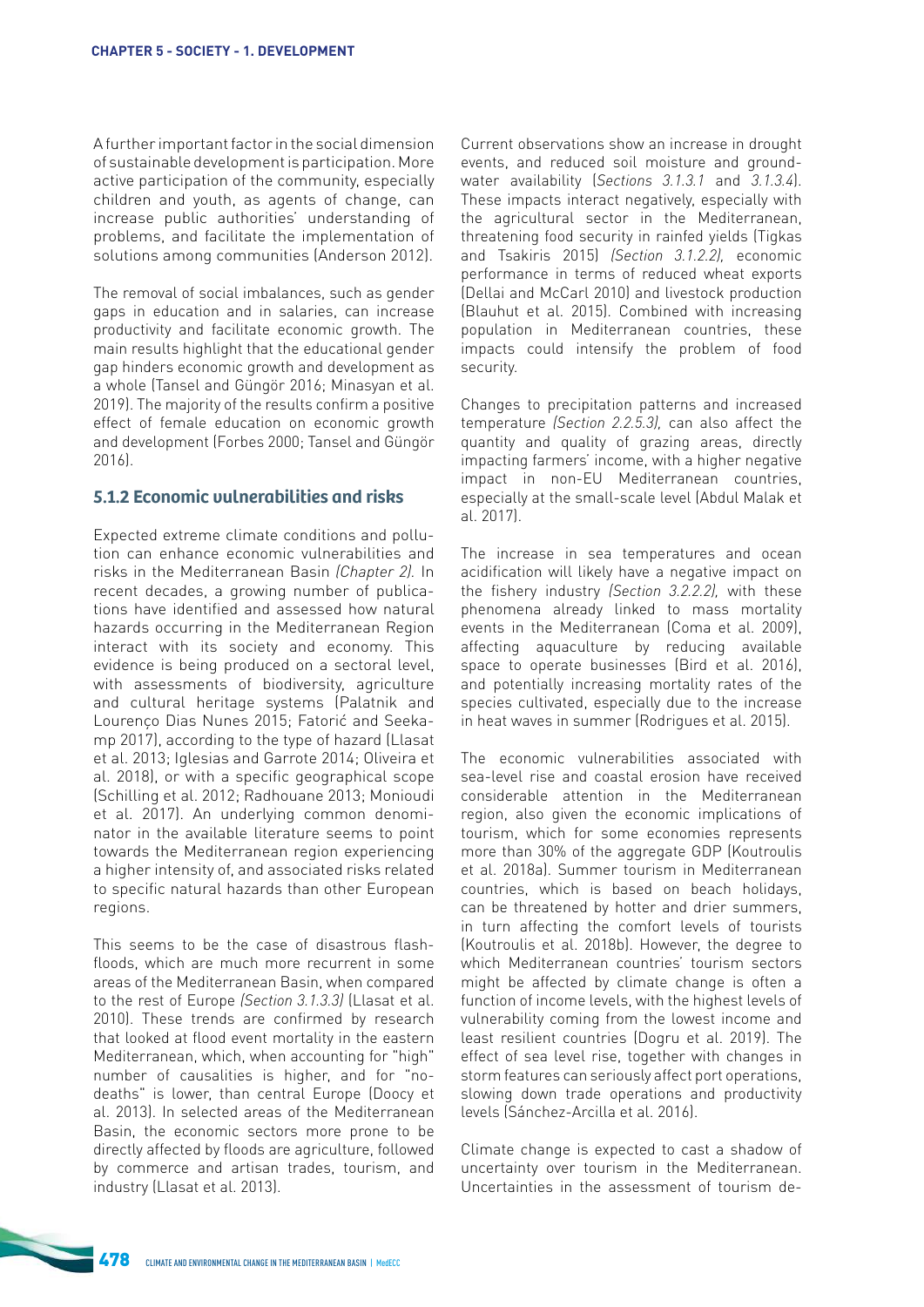<span id="page-10-0"></span>mand under future emission and socio-economic trajectories are subject to factors that affect the visitors' sensitivity to thermal comfort (age, type of tourism, country of origin) (Dubois and Ceron 2006; Dubois et al. 2016). Additional uncertainties stem from the adaptation and mitigation response to climate change (Koutroulis et al. 2018a), as well as the lack of integrated assessment that considers cross sectoral interactions to climate change (Scott et al. 2016b). Mediterranean summertime thermal comfort is expected to generally negatively affect tourism flows in the core summer tourism months of June to August (Amelung et al. 2007; Grillakis et al. 2016a). Improvement in the climate resource is expected for the same regions in the spring and autumn season (Amengual et al. 2014; Grillakis et al. 2016b).

Limited research has quantifed the effect of global warming on the net economic impacts on tourism in the Mediterranean. A tourism climate index has been correlated to the total overnight stays in European summer tourism, quantifying the effect of climate change on future overnights stays under 1.5°C and 2°C of global warming above preindustrial levels (Jacob et al. 2018). It was found that 1.5°C of global warming will have an impact on European Mediterranean summer tourism comfort in the July to August period. For the May to October period, marginal positive changes are projected over the majority of the European region, while for the June to August period, a negative effect over southern Spain and Cyprus and for most coastal regions of the Mediterranean is projected. These comfort changes may have a direct impact on the number of overnight stays, with Cyprus and Greece to face a potential decrease of 8% and 2%, respectively. In Spain and Italy, the decrease in comfort over the southern regions of the countries could be compensated by an increase in the north, with a possible northward shift of tourism activity. At 2°C of global warming, this pattern of change is expected to augment further. From an economic perspective, northern Mediterranean regions could exhibit climate induced tourism revenue decreases up to −0.45% of their GDP per year by 2100 (Barrios and Ibañez 2015). A regional temperature increase of 2.2°C in selected regions of Sardinia and Tunisia (Cap Bon) is expected to improve in the shoulder (spring - autumn) season, while increased heat stress may cause a decline in tourism demand in summer (Köberl et al. 2016). The annual net effect is expected to be marginally positive in terms of overnight stays, however the net profit might be less than the present due to the potential increase in the cost of water.

# **5.1.3 Adaptation**

Climate change adaptation can be defned as the process of adjustment to actual or expected climate change and its effects (Smit and Wandel 2006). Climate change adaptation has been identifed by the international community as an essential policy response, and its integration into development planning is a key measure for the effective achievement of sustainable development goals. However, the limited resource base of some countries tends to hinder climate change adaptation measures, which are also unlikely to occur automatically in response to observed or expected changes. This kind of response is highly dependent on the specific characteristics of a system, or community, affected by the impacts. The overall long-term adaptive capacity of a population is, in fact, shaped by existing developmental deficits, by exposure to sensitive risks, and by the strategies employed by individuals and communities to cope with these deficits and risks. Existing developmental deficits in some Mediterranean countries, such as endemic poverty, limited infrastructure and technology, ecosystem degradation, conficts and poor health, among others, challenge the capacity to cope with emerging climate change, in turn affecting the way socio-economic adaptation strategies are applied.

Promoting climate change adaptation is believed to be a win-win strategy. The concept of adaptation has become increasingly associated with what can be considered good development. Such actions to improve climate change adaptation span over a spectrum of initiatives involving investments in, for example, human capital, such as increasing levels of education, skills, and the health status of poor households, or physical capital, such as climate proofng infrastructure projects and investing in self-sustaining renewable energy projects. A lack of human capital, or having poor infrastructure status, can also have a direct impact on labor productivity, and the related capacity to provide secure livelihoods, both in more industrialized Mediterranean countries by slowing down economic development, and in less developed Mediterranean countries by also increasing inequalities. Predicted climate change impacts will only exacerbate such circumstances, especially if nothing is done to account for these impacts (Mavromatidi et al. 2018).

Although applied research is increasing (Cramer et al. 2018), how specific regions or communities in Mediterranean countries may be affected by climate change is still partially unknown. A lack of data and research capacity remains a major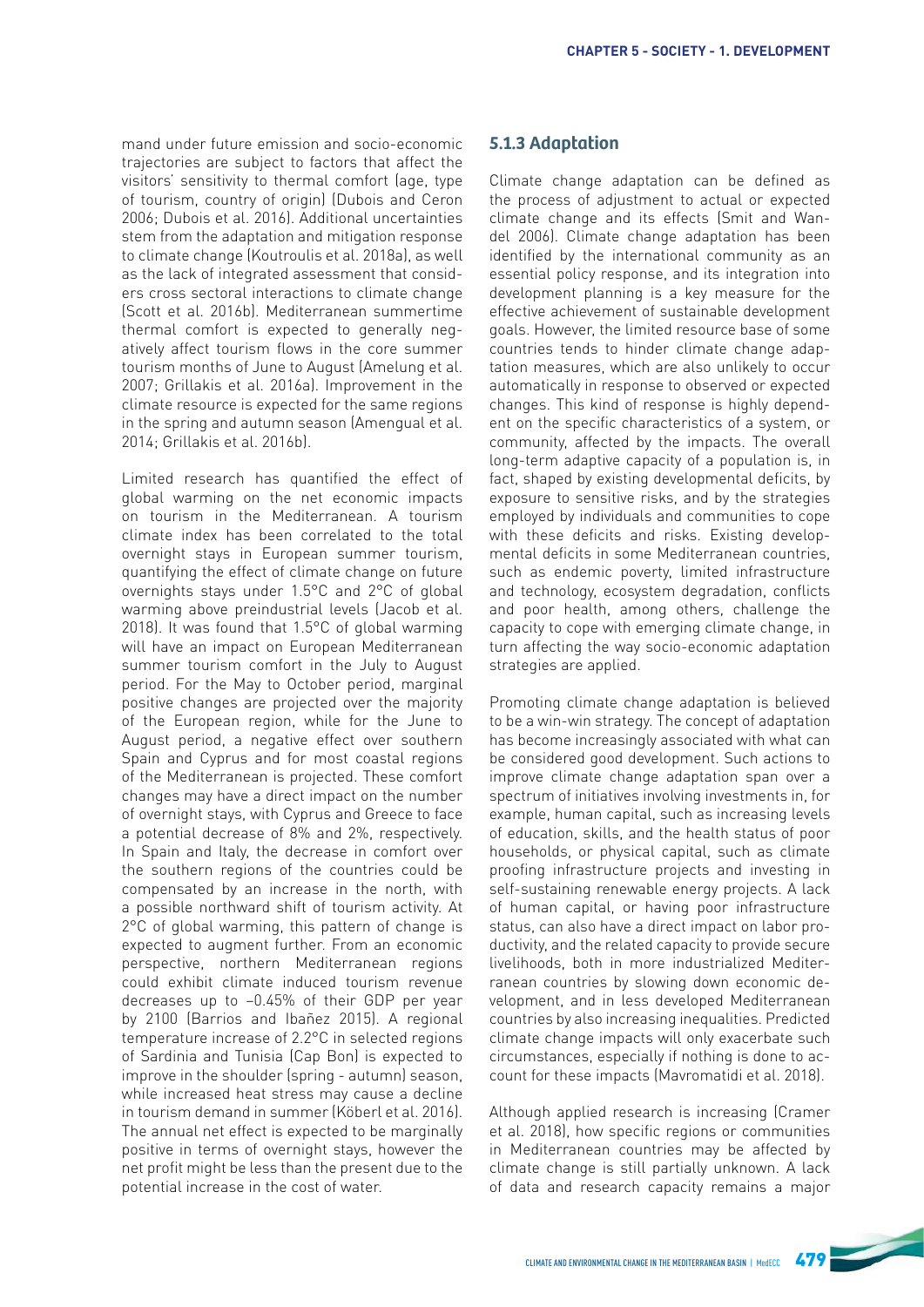<span id="page-11-0"></span>problem in some Mediterranean countries. Generally, the most impoverished and vulnerable communities are frequently neglected in impacts and adaptation research (Satterthwaite 2013; Moncada et al. 2018). Additionally, any available data is frequently interpolated over large spatial or temporal scales. While such data can provide some initial insight into potential risks, the data may not be meaningful at the scale at which people live. Failure to identify specific local impacts may lead to adaptation activities that are poorly targeted, inadequate, or even maladaptive (Albizua et al. 2019). Maladaptation refers to actions that might lead to increased risks of adverse climate-related outcomes, increased vulnerability to climate change, or diminished welfare, now or in the future (adapted from Agard et al. 2014).

The promotion of climate change adaptation can be achieved by either acting on those constraints that impede the attainment of human needs (Sen 1999), or by directly improving the management of specific climate stressors (Pelling 2011). In this regard, a study by McGray et al. (2007) screened more than 100 projects considered to be climate change adaptation initiatives that mostly occurred in low- and middle-income countries. They subsequently found that the beneficial outcomes of the projects had little difference to what can be considered as good development (Klein 2010). McGray et al. (2007) identify a continuum of actions that can be undertaken in order to address climate change impacts. These range from pure development actions, with usually no intentions to tackle climate change adaptation, to purposely designed adaptation efforts. When the first set of actions, aimed at addressing vulnerabilities, can have a positive effect on adaptation, this is known as no-regret, win-win options (Kelly and Adger 2000). On the other hand, the actions targeted to tackle specific climate change impacts might not have any effect on development, unless they are effective at tackling climate change adaptation. In between "lies a broad spectrum of activities with gradations of emphasis on vulnerability and impacts" (Bapna and McGray 2008).

An additional aspect in which climate change adaptation affects development relates to the fnancial implications for countries to invest in climate change adaptation. External financial and technical assistance is needed in order to cope with the impacts of climate change. Interestingly, the tendency of the majority of the international community has been to finance adaptation mostly through tackling climate change impacts, and largely ignoring the benefit

of addressing baseline vulnerabilities/deficits, and effectively enhancing long-term adaptive capacities. Increasing the adaptive capacity of a given system, thus raising the overall level of development, reduces the undesirable impacts of climate change, by allowing a system to better cope with changing conditions, risks or opportunities related to climate change (Smit and Wandel 2006). It has therefore been argued that supporting short-term adaptive capacity, especially in poor communities, is an urgent priority (McGray et al. 2007), as well as being increasingly recognized as an essential element of development (Ayers and Dodman 2010).

This is especially true for investments that address context-specifc vulnerabilities, as highlighted in the previous section. Adaptation, therefore, must permeate all policy areas and not only the environment. Investment decisions that do not consider mitigation and adaptation can block regional and national development for many years. Thus, the success of adaptation strategies will also involve adapting actions to specific regional climatic conditions, in sectoral, political and socioeconomic contexts by ensuring dialogue between stakeholders, through cooperative structures and knowledge transfer and monitoring progress to support regular reviews of policy objectives and the inclusion of new scientific information when it becomes available (di Gregorio et al. 2017).

Although the links between climate change impacts, climate action and sustainable development are broadly accepted, there has been limited structured investigation in terms of specific SDG Targets, synergies and trade-offs. The Intergovernmental Panel on Climate Change (IPCC) special report on Global Warming of 1.5°C features a chapter that investigates links between certain climate mitigation and adaptation actions and the 17 SDGs (Roy et al. 2018), but it does not assess the specific synergies and trade-offs between climate impacts, climate action and all 169 individual targets of the 2030 Agenda (di Gregorio et al. 2017).

# **5.1.3.1 National legal and policy framework for adaptation**

In accordance with the existing EU framework, EU member States adopted a series of legal measures and a strategic plan of actions to promote adaptation. These measures are related to multiple sectors potentially impacting the environment and aim to reduce and/or mitigate actions affecting climate change. Between them, Spain,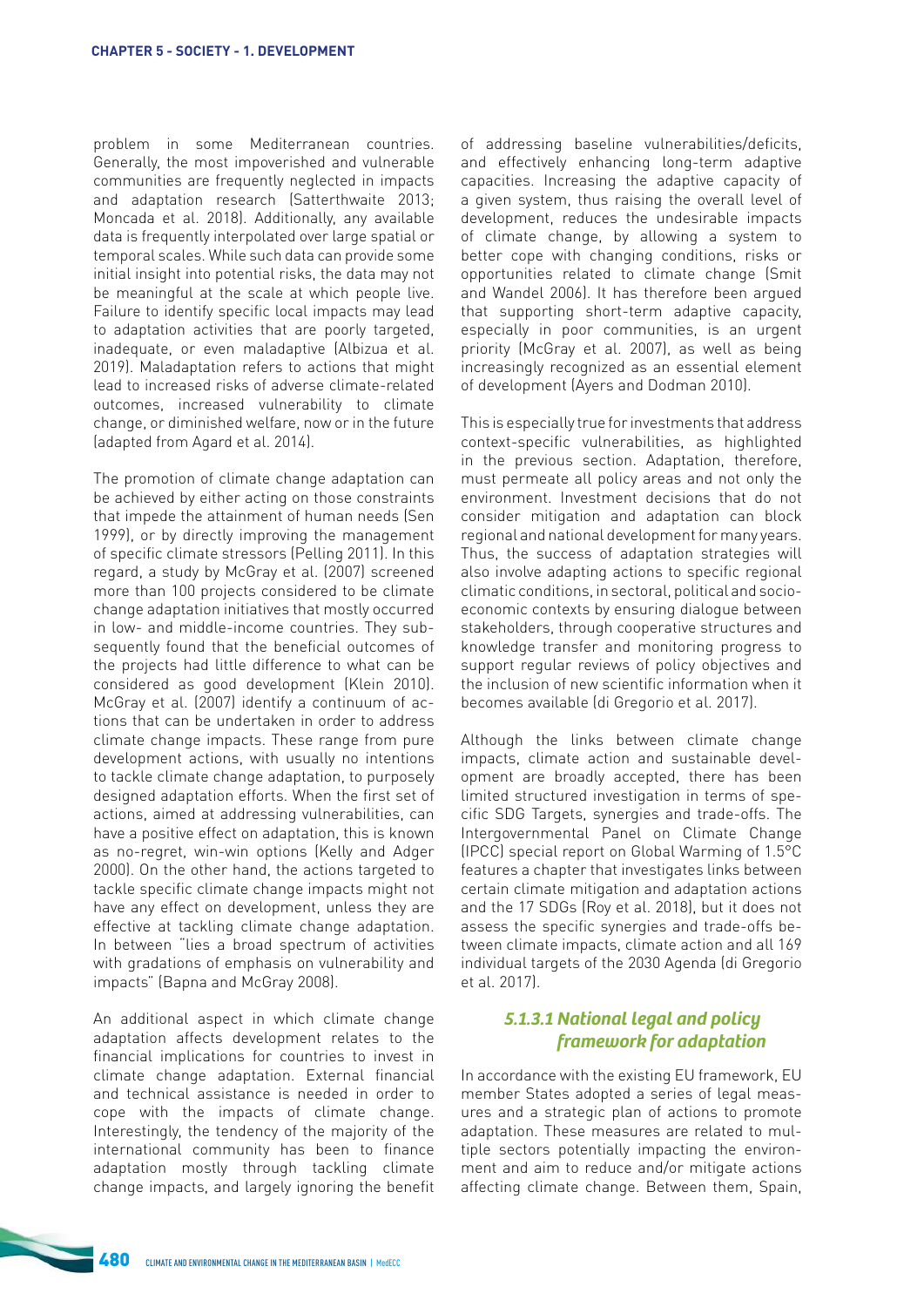<span id="page-12-0"></span>Portugal, and Italy, have adopted a few relevant measures. For example, Spain adopted the Royal Decree-Law n. 15/2018, aiming to accelerate the integration of renewable energies into the economy and to promote energy efficiency. Relevant measures adopted by Portugal include the Law-Decree n. 4/2018 introducing incentives for urban electric mobility (similarly to the Spanish Royal Decree of 16th June 2017, n. 617/2017), Decree-Law n. 64/2017 creating a legal framework for the implementation of biomass plants by municipalities, the Portuguese Strategic Framework for Climate Policy was adopted through the Resolution of the Council of Ministers n. 56/2015, including the National Program for Climate Change 2020/2030 (in line with the EU law and strategy) and the National Strategy for Adaptation to Climate Change. The Italian case is more complex, because of the legislative powers divided between the central State and Regions (Art. 117 of the Italian Constitution). Even if the Italian Climate Adaptation Strategy was adopted in 2015 by Decree of the Ministry of Environment, local governments are responsible for its implementation.

Outside the EU, Israel adopted its National Plan for Implementation of the Greenhouse Gas Emissions Reduction Targets and for Energy Efficiency on 10th April 2016, by Government Decision n. 1403/2016. In relation to water resources and the public hydraulic domain, Morocco adopted Law n. 36-15 in 2016, including a total of 163 articles and 12 chapters. Other countries, like Lebanon, adopted two separate national strategies: one related to energy efficiency (with a mid-term scope) and a second broad document related to renewable energy (both in 2016).

The variants of sustainable urban growth (smart cities, green cities, resilient cities, low carbon cities, sustainable cities) have brought renewed opportunities to create pathways for sustainable urban development (Rodriguez et al. 2018). However, the proliferation of all these different concepts, often meaning the same thing, has also created competing agendas and confusion for local decision makers, planners, stakeholders, and business communities. Therefore, progress can be made by focusing on key opportunities that create precedents for transformative and sustainable urban development.

According to the IPCC Fifth Assessment Report (AR5) the majority of cities' adaptation plans and strategies are based on the construction of defensive infrastructure. Although defensive infrastructure is a relevant element of Climate

Change Adaptation (CCA) pathways and building resilient cities, making it the center of adaptation plans limits opportunities (Mimura et al. 2014). According to Rodriguez et al. (2018), SDGs can help create recognition for the wider social, cultural, economic, political, institutional and normative elements of adaptation that can lead to the construction of multidimensional operational approaches on the ground.

# 5.1.3.2 Economic and fnancial tools **to promote environmental management and climate change adaptation in the Mediterranean region**

The use of economic instruments to achieve environmental goals and natural resource management (including the management of water quantity-typically extraction charges or taxes), fisheries (taxes, fees and transferable quotas), forestry (charges and subsidies) and wetlands (financial assistance to owners) has increased signifcantly since the 1970s. The most common market tools in the Mediterranean European countries are charges/taxes (France, Greece, Italy, Spain and Turkey), tradeable permits (France), deposit-refund systems (Italy and Turkey), non-compliance fees (Greece and Turkey) and subsidies (France, Greece and Turkey) (Bartels et al. 2016; Carreño 2019).

Pollution and climate change control instruments can be classifed into three categories: 1) institutional approaches to facilitate internalization of externalities; 2) command and control instruments; and 3) economic incentive (market-based) instruments (Table 5.3). Each specific category includes different approaches to achieve the goal of environmental management and climate change adaptation. The institutional approach, where institutions use pollution control instruments to prevent damages to third parties (externalities) or to charge the polluters for the damage that has been produced (internalization of externalities), comprises three specific approaches, as follows:

• Bargaining between generators and victims of pollution could reduce pollution below the critical threshold, but it requires some Institutional intervention, because bargaining often fails to alleviate the targeted pollution. In fact, it is difficult to identify all affected parties, to place importance on future generations with current generations, etc. (Perman et al. 2003).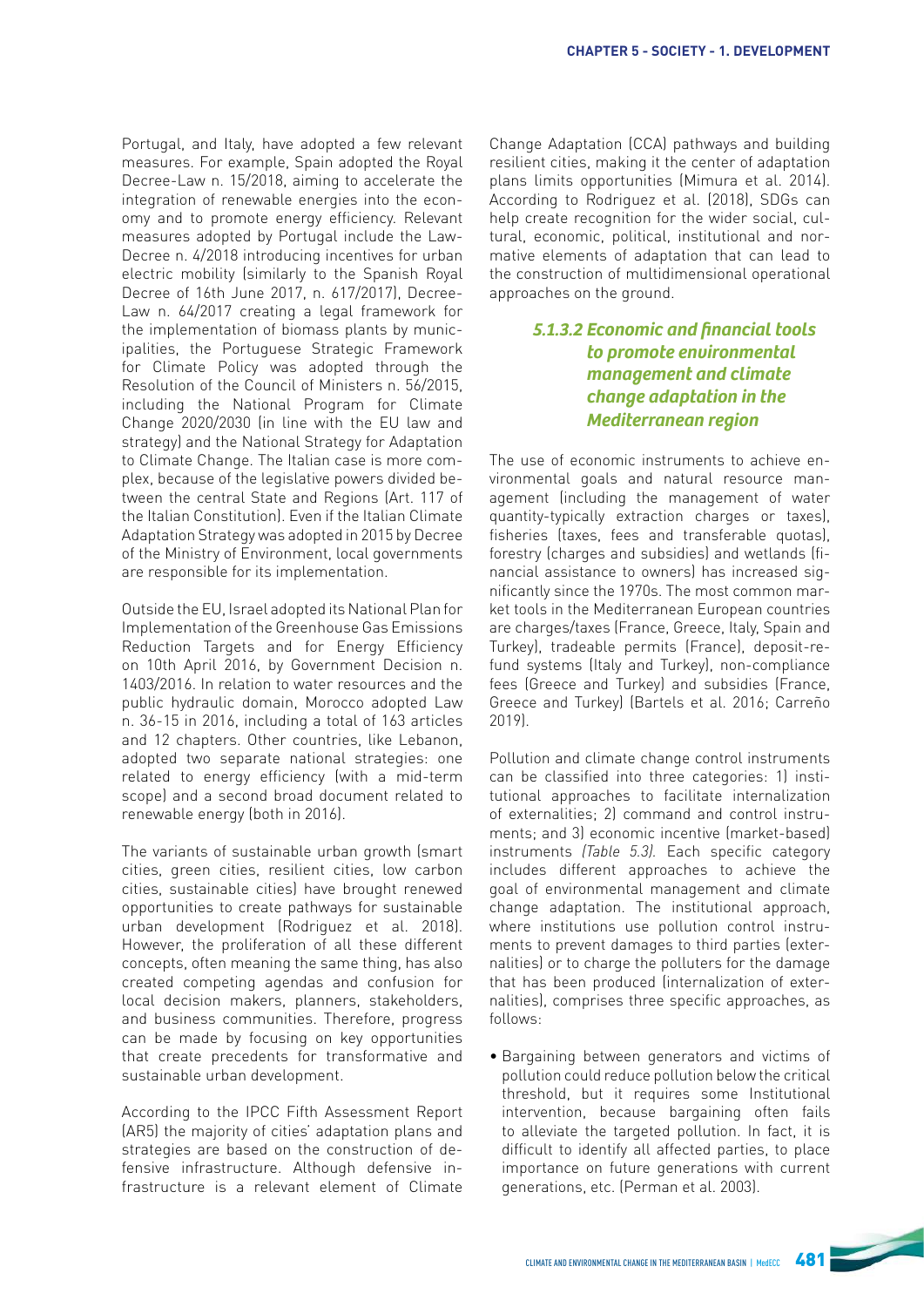| <b>INSTRUMENT</b>                                                       | <b>DESCRIPTION</b>                                                                                                                                          |  |  |  |  |
|-------------------------------------------------------------------------|-------------------------------------------------------------------------------------------------------------------------------------------------------------|--|--|--|--|
| Institutional approaches to facilitate internalization of externalities |                                                                                                                                                             |  |  |  |  |
| <b>Facilitation of bargaining</b>                                       | Cost of, or impediments to bargaining are reduced                                                                                                           |  |  |  |  |
| <b>Specification of liability</b>                                       | Codification of liability for environmental damage                                                                                                          |  |  |  |  |
| Development of social responsibility                                    | Education and socialization programs promoting citizenship                                                                                                  |  |  |  |  |
|                                                                         | <b>Command and control instruments</b>                                                                                                                      |  |  |  |  |
| Input controls over quantity and/or mix of inputs                       | Requirements to use particular inputs, or prohibitions/restrictions on use of others                                                                        |  |  |  |  |
| <b>Technology controls</b>                                              | Requirements to use particular methods or standards                                                                                                         |  |  |  |  |
| Output controls: Output quotas or prohibitions                          | Non-transferable ceilings on product outputs                                                                                                                |  |  |  |  |
| <b>Emissions licenses</b>                                               | Non-transferable ceilings on emission quantities                                                                                                            |  |  |  |  |
| Location controls (zoning, planning controls, relocation)               | Regulations relating to admissible location of activities                                                                                                   |  |  |  |  |
|                                                                         | <b>Economic incentive (market-based) instruments</b>                                                                                                        |  |  |  |  |
| <b>Emissions charges/taxes</b>                                          | Direct charges based on quantity and/or quality of a pollutant                                                                                              |  |  |  |  |
| User charges/fees/natural resource taxes                                | Payment for cost of collective services (charges), or for use of a natural resource<br>(fees or resource taxes)                                             |  |  |  |  |
| Product charges/taxes                                                   | Charges/taxes applied to polluting products                                                                                                                 |  |  |  |  |
| <b>Emissions abatement and resource management</b><br>subsidies         | Financial payments designed to reduce damaging emissions or conserve scarce<br>resources                                                                    |  |  |  |  |
| Marketable emissions permits                                            | Two systems: those based on emissions reduction credits (ERCs) or cap-and-trade                                                                             |  |  |  |  |
| Deposit-refund systems                                                  | A fully or partially reimbursable payment incurred at purchase of a product                                                                                 |  |  |  |  |
| Non-compliance fees                                                     | Payments made by polluters or resource users for non-compliance, usually<br>proportional to damage or to profit gains                                       |  |  |  |  |
| Performance bonds                                                       | A deposit paid, repayable on achieving compliance                                                                                                           |  |  |  |  |
| <b>Liability payments</b>                                               | Payments as compensation for damage                                                                                                                         |  |  |  |  |
| Loans                                                                   | Loans available to enterprises to implement pollution control projects                                                                                      |  |  |  |  |
| <b>Subsidies</b>                                                        | Subsidies paid by the government to firms or consumers for per unit reductions in<br>pollution                                                              |  |  |  |  |
| Payment for ecosystem services                                          | Payments for environmental services or benefits made by a beneficiary to the<br>provider of the service                                                     |  |  |  |  |
| Clean development mechanism                                             | Allows a country with an emission-reduction or emission-limitation commitment to<br>implement an emission-reduction project in developing counties          |  |  |  |  |
| Voluntary emission reduction                                            | Actions that allow the polluter to take advantage of voluntary efforts to reduce<br>greenhouse gas emissions by following certain regulations and standards |  |  |  |  |

Table 5.3 | Classifcation of fnance tools to protect the environment and promote sustainable development

• The liability principle, which says that the polluter pays to prevent and remedy environmental damage, and includes the use of direct control tools over polluters, such as mandatory obligations or restrictions on the behavior of frms and individuals. It is the most dominant meth-

od for protecting the environment. It is related to property rights and is currently implemented in France (Boivin and Emorine 2019), Italy (Chilosi et al. 2019), Spain (Almenar et al. 2019), Turkey (Perman et al. 2003; Mavioglu et al. 2019), and Slovenia (Justice and Environment 2012).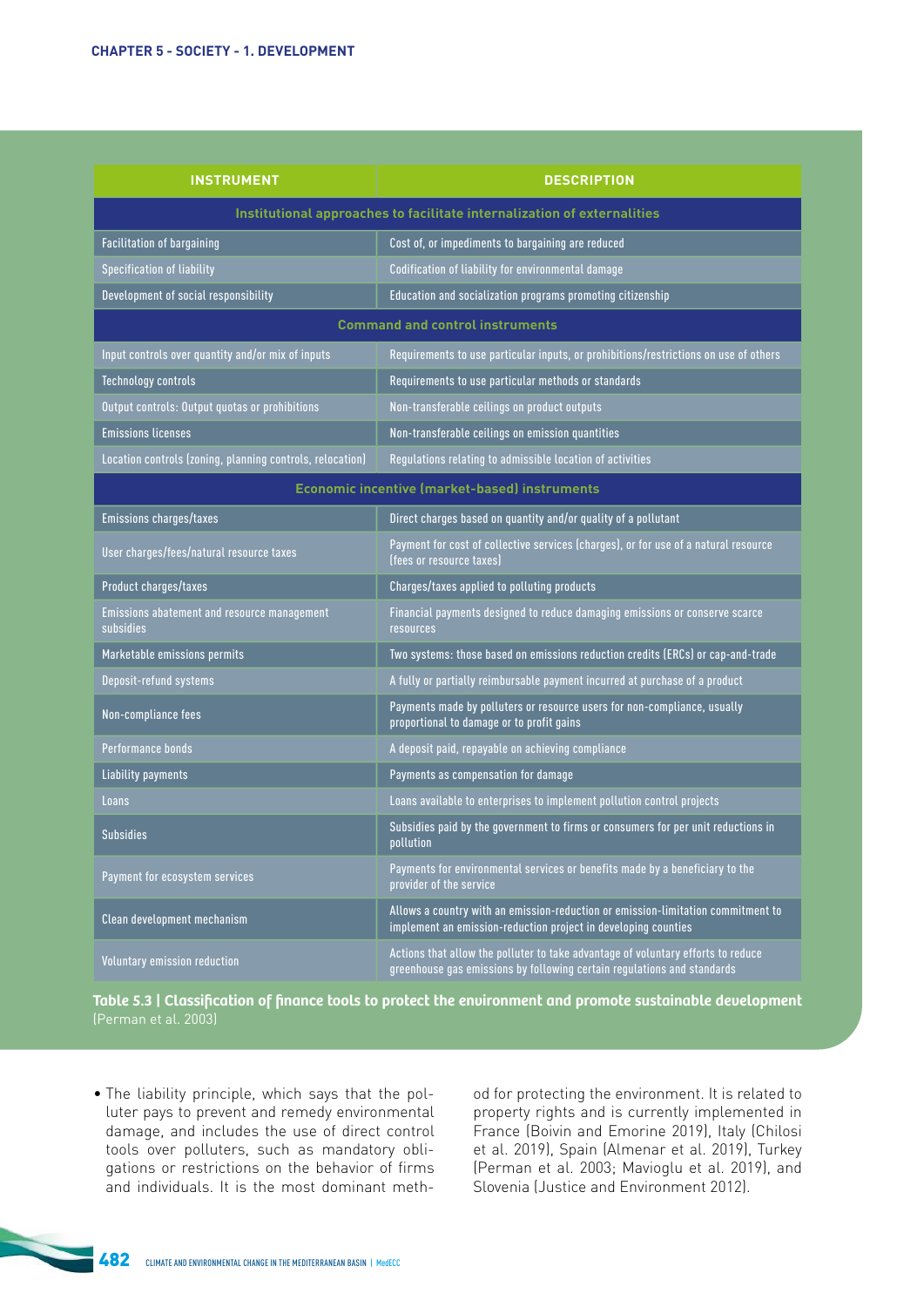• Development of social responsibility, which creates incentives for polluters to voluntarily change their behavior. In many - but not all - circumstances, economic incentive-based instruments are more cost-effective than command and control instruments (Perman et al. 2003). This approach includes raising public awareness (UNECE 2013 in Cyprus; UNEP 2015) and environmental education, which is an effective part of the European Union's environment policy (Stokes et al. 2001), and is also implemented in Slovenia (Kraus 1998), Algeria (Environmental Rights Database) and Tunisia (MESD 2018).

The command and control instruments have five key tools, as highlighted in *Table 5.3*. Regulations regarding direct control may apply to:

- outputs of emissions themselves and to the quantity of final production, e.g., fishing quotas in France, when consumption rates exceed 70%, and Spain (OECD 2003),
- the production techniques used, such as regulating industrial emissions within European Union countries, including Spain, under the Industrial Emissions Directive (IED) and Plan AIRE which regulates small installations' emissions in Spain (UNEP 2015),
- the level and/or mix of productive inputs, e.g., input laws in agriculture in Croatia (Grgi et al.); bans on the use of phthalates in toys in France, Greece, and Italy; over 60 PVC-free cities and restrictions on PVC-packing in Spain (Center for Health Environment and Justice (undated)); restrictions on the use of asbestos in 15 Mediterranean countries (Kazan-Allen 2019); restricted fnancial support by French banks for coal mining and coal powered generation projects (Littlecott 2015); plans to shut all of France's coal-fred power plants by 2021 (White 2018; Climate Transparency 2019), as well as reducing fossil fuel use by 30% by 2030 (Littlecott 2015); and the coal phase-out plan compatible with the limit of global warming below 1.5°C in France and Italy and completing full decarbonization by 2050 (Climate Transparency 2019),
- emission licenses (e.g., in Turkey) (Mavioglu et al. 2019),
- and even to the location of emission sources, e.g., natural regional parks (Salanié and Coisnon 2016) and Zones de Conservation Halieutique (ZCH) in France (OECD 2018); acoustic zoning in Italy (Praščević et al. 2012); and environmental zoning in Bosnia and Herzegovina (Zahumenská et al. 2015).

Economic incentive (market-based) instruments, include many tools, which interface with prices and markets, which can be summarized as follows:

- Emission charges/taxes such as carbon taxes (in France and Slovenia) (CTC (Carbon Tax Center) 2018), as well as SO2 charges and noise pollution charges (Perman et al. 2003).
- User charges/fees/natural resource taxes such as congestion pricing in France, which does not require a complex system of monitoring, enforcement and compliance, incentivize responsible use of resources and promotes investments (Milewska 2019).
- Product charges/taxes such as costs for plastic bags in Italy (Perman et al. 2003), taxes on energy products in Italy, which earns more than 0.5% of its GDP from taxation of energy products (OECD 2013), taxes on lubricants in France and Italy, and taxes on cadmium batteries in Italy (Barde 1994).
- Marketable emissions permits have been used in some Mediterranean countries like Italy (Recchini 2016). They are allocated by selling them (e.g., by auction) or by giving them away (Devlin and Grafton 1996). Permits are not fnancially sustainable instruments and had weak performance in the EU (Pettinger 2017).
- Deposit-refund systems are recommended as components of an overall socially optimal set of policies. They can efficiently control pollution in almost the same way as Pigouvian tax (Walls 2011).
- Non-compliance fees are implemented in Greece (Perman et al. 2003), Bosnia and Herzegovina (UN-ECE 2018), France (Bianco et al. 2015), and Slovenia (OECD 2012b).
- Liability payments are used in different forms in countries like France, Italy (OECD 2013), Spain (Justice and Environment 2017), Bosnia and Herzegovina (UNECE 2018), Slovenia (OECD 2012b, 2012a) and Turkey (OECD 2019). Pursuing liability claims is very costly and the outcome is highly uncertain (Anderson 2002).
- Green loans are used in France (Zakhartchouk 2019), Italy (Lewenhak 2012), Croatia (UNECE 2014), and Lebanon (SwitchMed 2017). Also, Slovenia has plans to reduce water pollutants through loans (GEF 2019).
- Payments for ecosystem services (PES) schemes are implemented in the European Mediterranean countries. While PES are a rapidly proliferating mechanism for natural resource management, their use is sometimes based on an incomplete understanding of their social and economic impacts (DIE 2014). Early PES experiences reveal some positive equity impacts like improved tenure security, community empowerment, organizational and social capital development (Richards and Jenkins 2007). Clean development mechanisms (CDM), e.g., the Concentrated Solar Power plant project in Morocco (ADB and African Development Bank 2011); and CDM or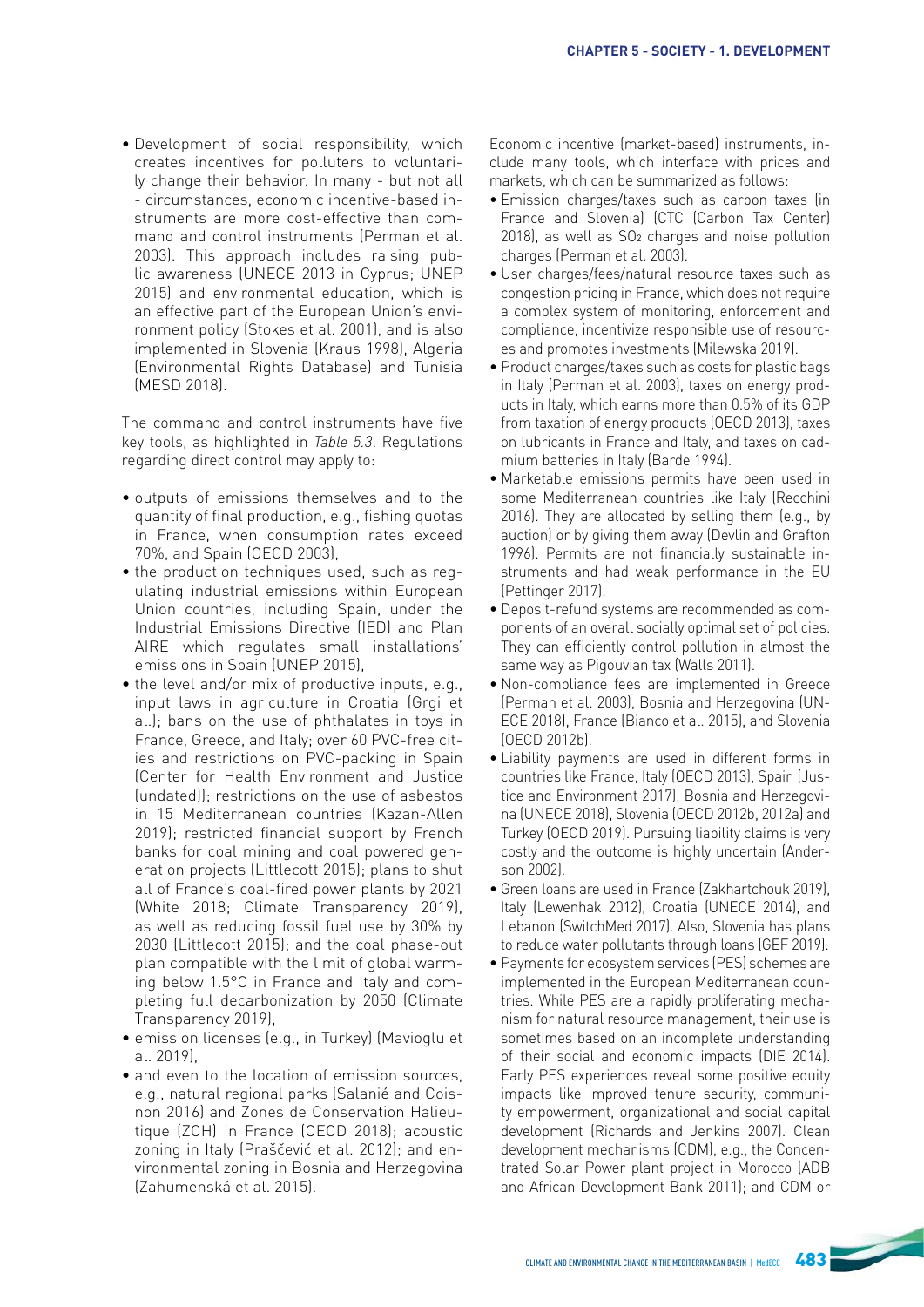<span id="page-15-0"></span>Joint Implementation projects in several countries including Croatia, France, Greece, Italy, Spain, and Turkey (UNFCCC 2012).

• Voluntary emission reduction is a tool employed by France, Italy, Spain, and Greece, and some for-prof-

# BOX 5.1.1

# **Development indicators and terms**

# **Poverty**

There is growing consensus among development experts that poverty is multidimensional. In this context, the Multidimensional Poverty Index (MPI) was developed in 2010 by the Oxford Poverty & Human Development Initiative (OPHI) and the United Nations Development Programme (UNDP). The Multidimensional Poverty Index (MPI) provides a sound gauge of poverty. The index measures poverty in three dimensions, i.e., education, health and standard of living. This index is computed for Less Developed Countries (LDCs) and developing countries (UNDP 2018e). According to the MPI, there were 66 million poor in Arab countries in 2018 or around 15% of the total Arab population. Intricately related to poverty is income inequality, which is measured by Inequality-adjusted Human Development Index (IHDI).

The poverty headcount ratio is an index which measures the percentage of poor people whose income is less than the absolute or relative poverty line (World Bank 2018). The poverty gap is a ratio showing the average shortfall of the total population from the poverty line. In other words, it refects the intensity of poverty in a nation (World Bank 2019). The poverty line is the minimum level of income required to secure the basic necessities for survival.

### **Inequality**

The loss to human development due to inequality over the past few years (2010 to 2017) is consistently more signifcant in southern Mediterranean countries than northern Mediterranean countries (UNDP 2018d). There are many indicators for measuring income inequalities. Considering a combination of indices would help to better understand the income distribution, because each index is not complete and each of them has strengths as well as weaknesses: 20:20 ratio, Palma ratio, the Gini index, Human Development Index (HDI) and Inequality-adjusted Human Development Index (IHDI).

An inequality measure is often a function that ascribes a value to a specifc distribution of income in a way that allows direct and objective comparisons across different distributions. The "20:20 ratio" compares the ratio of the average income of the richest 20 percent of the population to the average income of the poorest 20 percent of the population. In UN reports, it is called "income quintile ratio" (UNDP 2019). The Palma ratio is defned as the ratio of the richest it organizations in France, Italy, Spain, and Greece, which reported voluntary carbon offsets (Hamrick and Brotto 2017). Voluntary emission reductions of CO2, CH4, and N2O have also been reported in Croatia (Delija-Ružić 2017).

10% of the population's share of gross national income divided by the poorest 40%'s share (Cobham and Sumner 2013). The Gini index measures the extent to which the distribution of income (or, in some cases, consumption expenditure) among individuals or households within an economy deviates from a perfectly equal distribution. The Gini index measures the area between the Lorenz curve, indicating the inequality in income spread, and the hypothetical line of absolute equality, expressed as a percentage of the maximum area under the line. A Gini index of zero represents perfect equality and 100 perfect inequality (OECD 2006; UNDP 2018d).

The Human Development Index (HDI) is a summary measure of average achievement in key dimensions of human development: a long and healthy life, being knowledgeable and have a decent standard of living. The HDI is the geometric mean of normalized indices for each of the three dimensions. The health dimension is assessed by life expectancy at birth, the education dimension is measured by mean of years of schooling for adults aged 25 years and more and expected years of schooling for children of school entering age. The standard of living dimension is measured by gross national income per capita. The HDI uses the logarithm of income, to refect the diminishing importance of income with increasing Gross National Income (GNI). The scores for the three HDI dimension indices are then aggregated into a composite index using geometric mean (UNDP 2018c).

The Inequality-adjusted Human Development Index (IHDI) is a viable measure of inequality produced by the UNDP (2018c). The IHDI combines a country's average achievements in health, education and income with how those achievements are distributed among a country's population by "discounting" each dimension's average value according to its level of inequality. Thus, the IHDI is a distribution-sensitive average level of HD. Two countries with different distributions of achievements can have the same average HDI value.

Under perfect equality, the IHDI is equal to the HDI, but falls below the traditional Human Development Index (HDI) when inequality rises (UNDP 2018c). The difference between the IHDI and HDI is the human development cost of inequality, also termed – the loss to human development due to inequality. The IHDI allows a direct link to inequalities in dimensions, it can inform policy makers on how to reduce inequality, and leads to a better understanding of inequalities across populations and their contribution to the overall human development cost.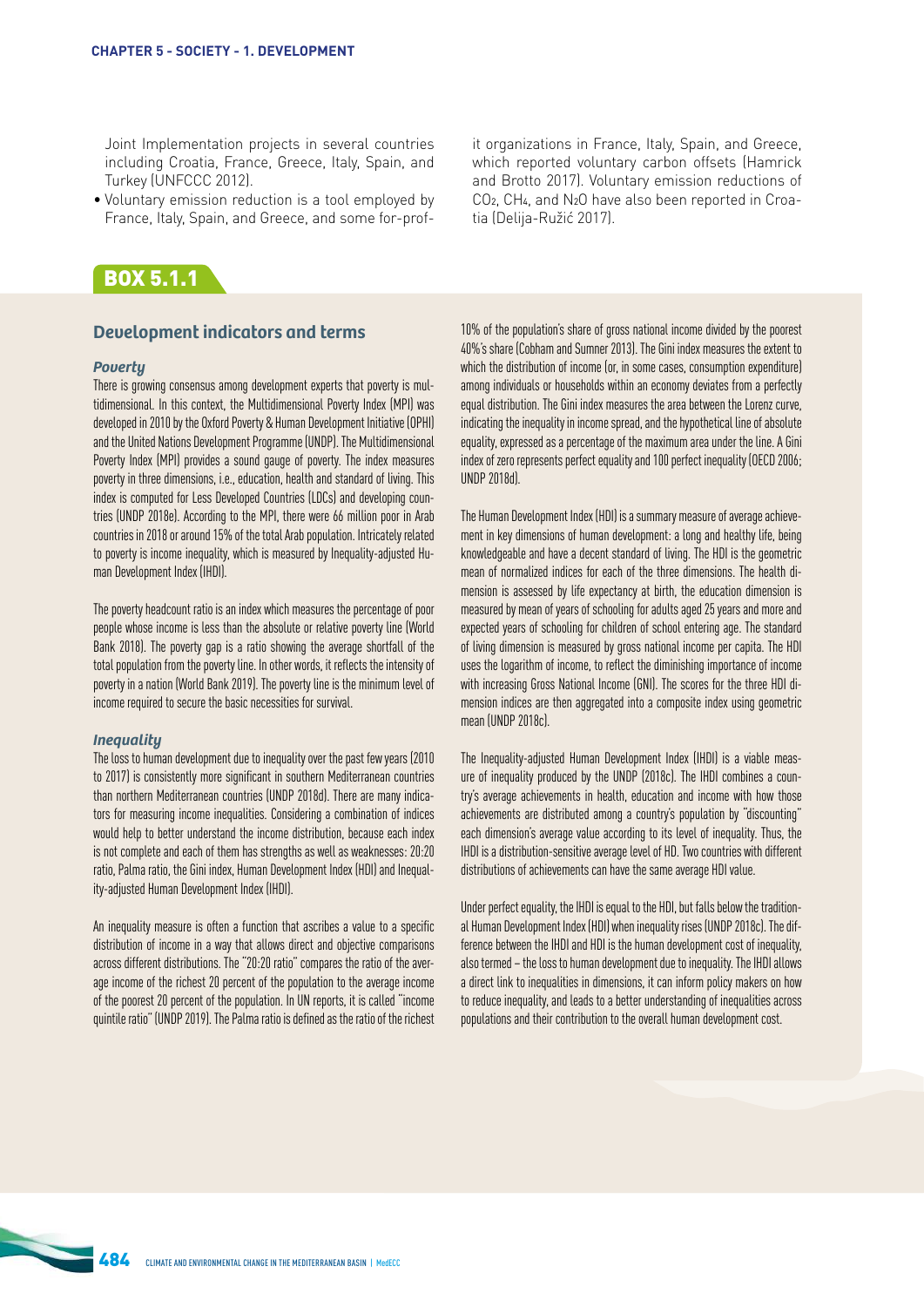# <span id="page-16-0"></span>BOX 5.1.2

# **Gender-related development indicators and term**

### **Gender**

The Gender Development Index (GDI) measures gender gaps in human development achievements by accounting for disparities between women and men in three basic dimensions of human development—health, knowledge and living standards - using the same component indicators as in the HDI. The GDI is the ratio of the HDIs calculated separately for females and males using the same methodology as in the HDI. It is a direct measure of gender gap showing the female HDI as a percentage of the male HDI (UNDP 2018a).

The Gender Inequality Index (GII) measures the importance of gender in inequality. Gender inequality remains a major barrier to human development. Girls and women have made major strides since 1990, but they have not yet

gained gender equity. The disadvantages facing women and girls are a major source of inequality. All too often, women and girls are discriminated against in health, education, political representation or the labor market—with negative consequences for the development of their capabilities and their freedom of choice. The GII measures gender inequalities in three important aspects of human development: i) reproductive health, measured by maternal mortality ratio and adolescent birth rates; ii) empowerment, measured by proportion of parliamentary seats occupied by females and proportion of adult females and males aged 25 years and older with at least some secondary education; and iii) economic status, expressed as labor market participation and measured by the labor force participation rate of female and male populations aged 15 years and older. It measures the human development costs of gender inequality. Thus, the higher the GII value the more disparities between females and males and the more loss to human development (UNDP 2018b).

# BOX 5.1.3

# **Vulnerability**

The term vulnerability relates to the negative consequences of natural hazards, and is used in economics, hazard and disaster management in different ways (Karagiorgos et al. 2016). Economic vulnerability, at country level, may be defned as inherent proneness to exogenous shocks over which the country can exert little or no control (Briguglio et al. 2009). A widely used measurement

of economic vulnerability has been proposed by Briguglio (2010), through an index which attempts to quantify the factors that lead to exposure to economic shocks, which include, among other variables, proneness to disasters, or natural hazards. There are few comprehensive studies on natural hazards for the entire Mediterranean Region (Lionello 2012; Lionello et al. 2014), and the fragmentation of available data does not always allow comparative studies that can extend applications to the whole Basin (González Tánago et al. 2016).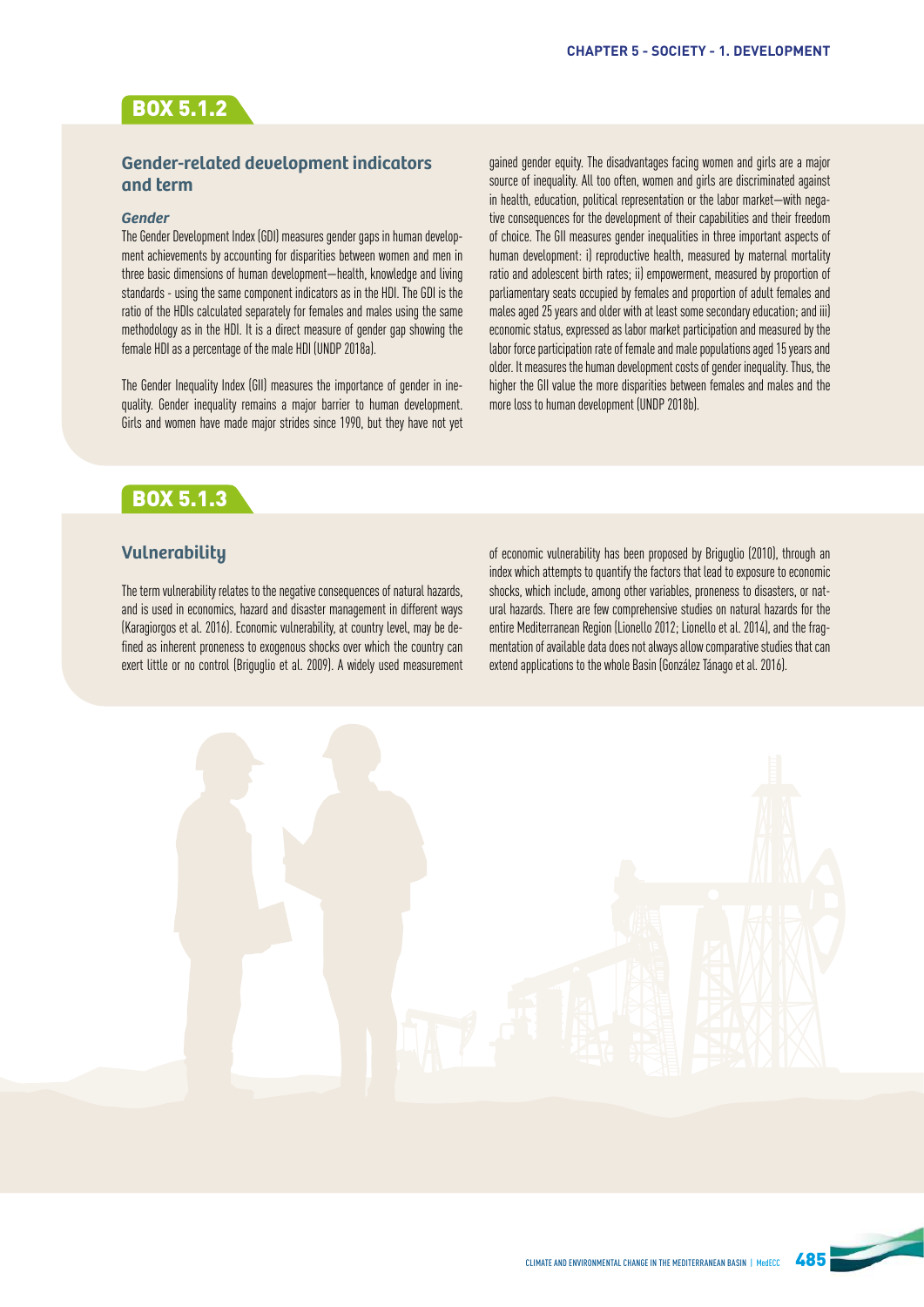# <span id="page-17-0"></span>**References**

- Abdul Malak D, McGlade K, Pascual D, Pla E 2017 *Adapting to Climate Change. An Assessment of Vulnerability and Risks to Human Security in the Western Mediterranean Basin*. First. SpringerBriefs in Environmental Science. doi: [10.1007/978-3-319-51680-6\\_5](https://doi.org/10.1007/978-3-319-51680-6_5)
- ADB, African Development Bank 2011 Examples Of CDM Projects. [https://www.afdb.org/fleadmin/uploads/afdb/Doc](https://www.afdb.org/fileadmin/uploads/afdb/Documents/Generic-Documents/P2_Examples)[uments/Generic-Documents/P2\\_Examples](https://www.afdb.org/fileadmin/uploads/afdb/Documents/Generic-Documents/P2_Examples) of CDM projects\_AfDB\_Dba\_210911.pdf [Accessed February 1, 2020].
- Agard J, Schipper ELF, Birkmann J, Campos M, Dubeux C et al. 2014 Glossary, in *Climate Change 2014: Impacts, Adaptation, and Vulnerability. Part B: Regional Aspects. Contribution of Working Group II to the Fifth Assessment Report of the Intergovernmental Panel on Climate Change*, eds. Barros VR, Field CB, Dokken DJ, Mastrandrea MD, Mach KJ et al. (Cambridge, United Kingdom and New York, NY, USA: Cambridge University Press), 1757–1758.
- Albizua A, Corbera E, Pascual U 2019 Farmers' vulnerability to global change in Navarre, Spain: large-scale irrigation as maladaptation. *Reg. Environ. Chang.* 19, 1147–1158. doi: [10.1007/s10113-019-01462-2](https://doi.org/10.1007/s10113-019-01462-2)
- Almenar J, Alcaraz C, Canseco O 2019 Environmental law and practice in Spain: overview. Thomson Reuters Practical Law.

[https://uk.practicallaw.thomsonreuters.com/0-521-](https://uk.practicallaw.thomsonreuters.com/0-521-6274?__lrTS=20200415181111583&transitionType=Default&contextData=%28sc.Default%29) [6274?\\_\\_lrTS=20200415181111583&transitionType=De](https://uk.practicallaw.thomsonreuters.com/0-521-6274?__lrTS=20200415181111583&transitionType=Default&contextData=%28sc.Default%29)[fault&contextData=%28sc.Default%29](https://uk.practicallaw.thomsonreuters.com/0-521-6274?__lrTS=20200415181111583&transitionType=Default&contextData=%28sc.Default%29)

- Amelung B, Nicholls S, Viner D 2007 Implications of Global Climate Change for Tourism Flows and Seasonality. *J. Travel Res.* 45, 285–296. doi: [10.1177/0047287506295937](https://doi.org/10.1177/0047287506295937)
- Amengual A, Homar V, Romero R, Ramis C, Alonso S 2014 Projections for the 21<sup>st</sup> century of the climate potential for beach-based tourism in the Mediterranean. *Int. J. Climatol.* 34, 3481–3498. doi: [10.1002/joc.3922](https://doi.org/10.1002/joc.3922)
- Anderson A 2012 Climate Change Education for Mitigation and Adaptation. *J. Educ. Sustain. Dev.* 6, 191–206. doi: [10.1177/0973408212475199](https://doi.org/10.1177/0973408212475199)
- Anderson RC 2002 Incentive-based policies for environmental management in developing countries.
- Arent DJ, Tol RS, Faust E, Hella JP, Kumar S et al. 2014 Key economic sectors and services, in *Climate Change 2014: Impacts, Adaptation, and Vulnerability. Part A: Global and Sectoral Aspects. Contribution of Working Group II to the Fifth Assessment Report of the Intergovernmental Panel on Climate Change*, eds. Field CB, Barros VR, Dokken DJ, Mach KJ, Mastrandrea MD et al. (Cambridge, United Kingdom and New York, NY, USA: Cambridge University Press), 659–708.
- Ayers J, Dodman D 2010 Climate change adaptation and development I: the state of the debate. *Prog. Dev. Stud.* 10, 161–168. doi: [10.1177/146499340901000205](https://doi.org/10.1177/146499340901000205)
- Bapna M, McGray H 2008 Financing Adaptation: Opportunities for innovation and experimentation. Washington, DC.
- Barde JP 1994 Economic Instruments in Environmental Policy. Organisation for Economic Co-Operation and Development (OECD). doi: [10.1787/754416133402](https://doi.org/10.1787/754416133402)
- Barrios S, Ibañez JN 2015 Time is of the essence: adaptation of tourism demand to climate change in Europe. *Clim. Change* 132, 645–660. doi: [10.1007/s10584-015-1431-1](https://doi.org/10.1007/s10584-015-1431-1)
- Bartels W, Kurznack L, Briau L, Krimphoff J 2016 Mainstreaming the green bond market: Pathways towards common standards. The Netherlands [https://assets.](https://assets.kpmg/content/dam/kpmg/lu/pdf/mainstreaming-the-green-bond-market-kpmg-wwf-2016.pdf) [kpmg/content/dam/kpmg/lu/pdf/mainstreaming-the](https://assets.kpmg/content/dam/kpmg/lu/pdf/mainstreaming-the-green-bond-market-kpmg-wwf-2016.pdf)[green-bond-market-kpmg-wwf-2016.pdf](https://assets.kpmg/content/dam/kpmg/lu/pdf/mainstreaming-the-green-bond-market-kpmg-wwf-2016.pdf).
- Bianco F, Lucifora A, Vagliasindi GM 2015 Fighting Environmental Crime in France: A Country Report. Catania. https://efface.eu/sites/default/files/EFFACE\_Fighting Environmental Crime in France.pdf
- Bird DN, Benabdallah S, Gouda N, Hummel F, Koeberl J et al. 2016 Modelling climate change impacts on and adaptation strategies for agriculture in Sardinia and Tunisia using AquaCrop and value-at-risk. *Sci. Total Environ.* 543, 1019–1027.

doi: [10.1016/j.scitotenv.2015.07.035](https://doi.org/10.1016/j.scitotenv.2015.07.035)

Blauhut V, Gudmundsson L, Stahl K 2015 Towards pan-European drought risk maps: quantifying the link between drought indices and reported drought impacts. *Environ. Res. Lett.* 10, 14008.

doi: [10.1088/1748-9326/10/1/014008](https://doi.org/10.1088/1748-9326/10/1/014008)

- Boivin JP, Emorine A 2019 Environmental law and practice in France: overview. Thomson Reuters Practical Law. [https://uk.practicallaw.thomsonreuters.](https://uk.practicallaw.thomsonreuters.com/w-010-5542?transitionType=Default&contextData=%28sc.Default%29) [com/w-010-5542?transitionType=Default&context-](https://uk.practicallaw.thomsonreuters.com/w-010-5542?transitionType=Default&contextData=%28sc.Default%29)[Data=%28sc.Default%29](https://uk.practicallaw.thomsonreuters.com/w-010-5542?transitionType=Default&contextData=%28sc.Default%29)
- Bontoux L, Bengtsson AD 2015 2035: Paths towards a Sustainable EU Economy Sustainable Transitions and the Potential of Eco-Innovation for Jobs and Economic Development in EU Eco-Industries 2035. doi: [10.2760/738600](https://doi.org/10.2760/738600)
- Bontoux L, Bengtsson AD 2016 Using Scenarios to Assess Policy Mixes for Resource Efficiency and Eco-Innovation in Different Fiscal Policy Frameworks. *Sustainability* 8, 309. doi: [10.3390/su8040309](https://doi.org/10.3390/su8040309)
- Briguglio LP 2010 Defning and assessing the risk of being harmed by climate change. *Int. J. Clim. Chang. Strateg. Manag.* 2, 23–34. doi: [10.1108/17568691011020238](https://doi.org/10.1108/17568691011020238)
- Briguglio LP, Cordina G, Farrugia N, Vella S 2009 Economic Vulnerability and Resilience: Concepts and Measurements. *Oxford Dev. Stud.* 37, 229–247. doi: [10.1080/13600810903089893](https://doi.org/10.1080/13600810903089893)
- Briguglio M 2019 Wellbeing: an economics perspective, in *Perspectives on wellbeing*, eds. Vella S, Falzon R, Azzopardi A (Brill | Sense), 145–157. doi: [10.1163/9789004394179\\_012](https://doi.org/10.1163/9789004394179_012)
- Bruckner M, Lederman D 2015 Effects of income inequality on economic growth.
- Carreño B 2019 Spain may issue green bonds to fnance environmental plan. *Reuters, Environ.* [https://www.](https://www.reuters.com/article/us-spain-economy/spain-may-issue-green-bonds-to-finance-environmental-plan-minister-says-idUSKCN1R81XT) [reuters.com/article/us-spain-economy/spain-may-is-](https://www.reuters.com/article/us-spain-economy/spain-may-issue-green-bonds-to-finance-environmental-plan-minister-says-idUSKCN1R81XT)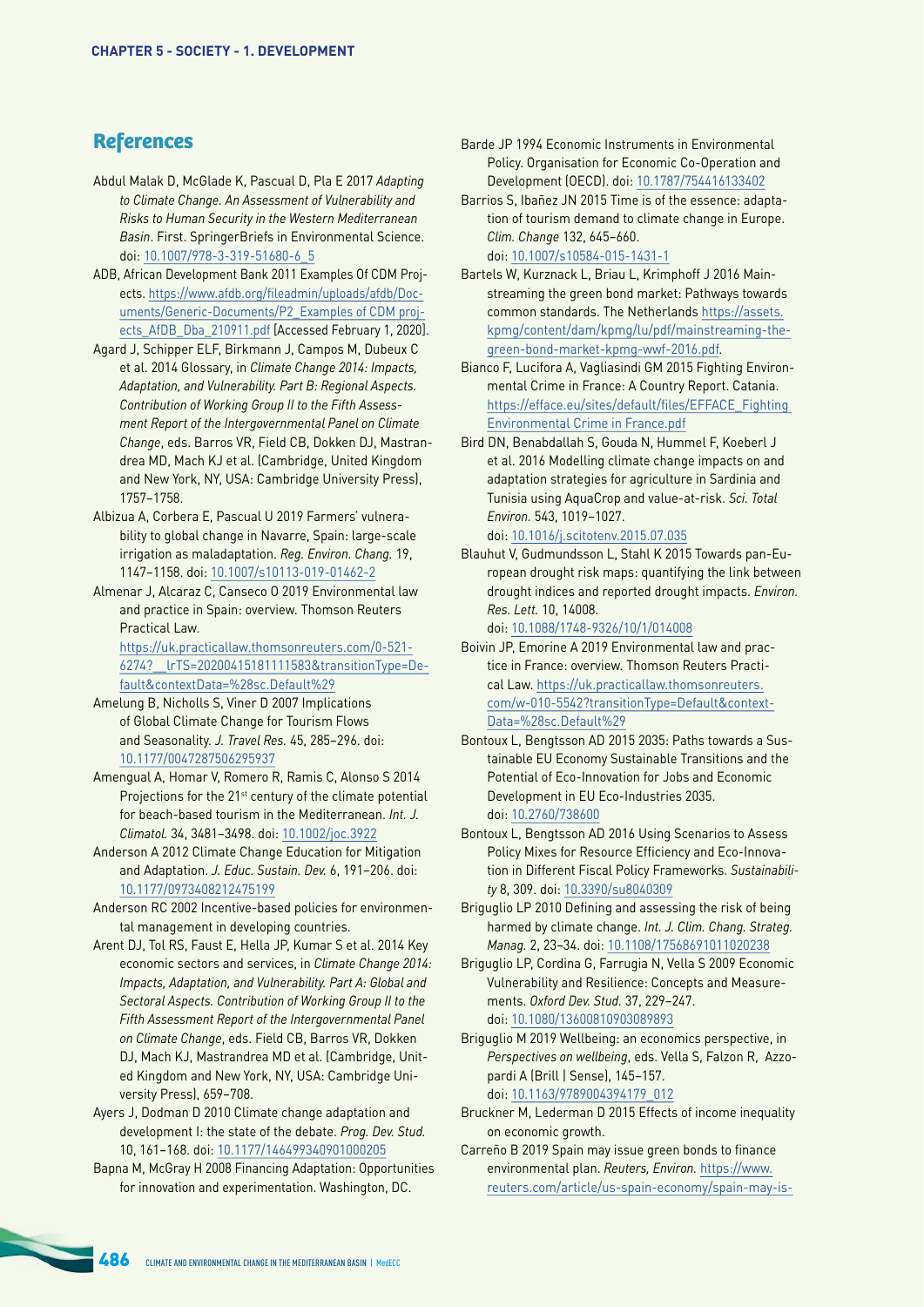[sue-green-bonds-to-fnance-environmental-plan-mi](https://www.reuters.com/article/us-spain-economy/spain-may-issue-green-bonds-to-finance-environmental-plan-minister-says-idUSKCN1R81XT)[nister-says-idUSKCN1R81XT](https://www.reuters.com/article/us-spain-economy/spain-may-issue-green-bonds-to-finance-environmental-plan-minister-says-idUSKCN1R81XT)

Center for Health Environment and Justice (undated) PVC Policies Across the World.

[http://www.chej.org/pvcfactsheets/PVC\\_Policies\\_](http://www.chej.org/pvcfactsheets/PVC_Policies_Around_The_World.html) [Around\\_The\\_World.html](http://www.chej.org/pvcfactsheets/PVC_Policies_Around_The_World.html) [Accessed May 30, 2020].

- Chilosi M, Martelli A, Miranti A 2019 Environmental law and practice in Italy: overview. *Thomson Reuters Pract. Law*. [https://uk.practicallaw.thomsonreuters.](https://uk.practicallaw.thomsonreuters.com/1-503-2608?transitionType=Default&contextData=(sc.Default)ac&firstPage=true&bhcp=1) [com/1-503-2608?transitionType=Default&context-](https://uk.practicallaw.thomsonreuters.com/1-503-2608?transitionType=Default&contextData=(sc.Default)ac&firstPage=true&bhcp=1)[Data=\(sc.Default\)ac&frstPage=true&bhcp=1](https://uk.practicallaw.thomsonreuters.com/1-503-2608?transitionType=Default&contextData=(sc.Default)ac&firstPage=true&bhcp=1)
- Climate Transparency 2019 Managing the coal phase-out – a comparison of actions in G20 countries. Berlin, Germany.
- Cobham A, Sumner A 2013 Putting the Gini Back in the Bottle? "The Palma" as a Policy-Relevant Measure of Inequality. London: King's College. doi: [10.2139/ssrn.2366974](https://doi.org/10.2139/ssrn.2366974)
- Coma R, Ribes M, Serrano E, Jiménez E, Salat J et al. 2009 Global warming-enhanced stratifcation and mass mortality events in the Mediterranean. *Proc. Natl. Acad.*  Sci. U. S. A. 106, 6176–6181.

doi: [10.1073/pnas.0805801106](https://doi.org/10.1073/pnas.0805801106)

- Cramer W, Guiot J, Fader M, Garrabou J, Gattuso J-P et al. 2018 Climate change and interconnected risks to sustainable development in the Mediterranean. *Nat. Clim. Chang.* 8, 972–980. doi: [10.1038/s41558-018-0299-2](https://doi.org/10.1038/s41558-018-0299-2)
- CTC (Carbon Tax Center) 2018 Where carbon is taxed? *Carbon Tax Cent.* [https://www.carbontax.org/where-car](https://www.carbontax.org/where-carbon-is-taxed/)[bon-is-taxed/](https://www.carbontax.org/where-carbon-is-taxed/) [Accessed February 2, 2020].
- Delija-Ružić W 2017 Report on Implementation of Policies and Measures that Reduce Greenhouse Gas Emissions by Sources or Enhance Removals by Sinks. Republic of Croatia.
- Dellai I, McCarl BA 2010 The economic impacts of drought on agriculture: The case of Turkey, in *Economics of Drought and Drought Preparedness in a Climate Change Context*, eds. López-Francos A, López-Francos A (Zaragoza), 169–174.

<http://om.iamm.fr/om/pdf/a95/00801342.pdf> [Accessed April 7, 2019].

- Devlin RA, Grafton RQ 1996 Marketable emission permits: Efficiency, profitability and substitutability. *Can. J. Econ.* 29, S260–S264. doi: [10.2307/135997](https://doi.org/10.2307/135997)
- di Gregorio M, Nurrochmat DR, Paavola J, Sari IM, Fatorelli L et al. 2017 Climate policy integration in the land use sector: Mitigation, adaptation and sustainable development linkages. *Environ. Sci. Policy* 67, 35–43. d oi: [10.1016/j.envsci.2016.11.004](https://doi.org/10.1016/j.envsci.2016.11.004)
- DIE 2014 Why Power Matters in Payments for Environmental Services (PES). [https://www.die-gdi.de/uploads/](https://www.die-gdi.de/uploads/media/BP_9.2014.pdf) [media/BP\\_9.2014.pdf](https://www.die-gdi.de/uploads/media/BP_9.2014.pdf)
- Dogru T, Bulut U, Sirakaya-Turk E 2016 Theory of Vulnerability and Remarkable Resilience of Tourism Demand to Climate Change: Evidence from the Mediterranean Basin. *Tour. Anal.* 21, 645–660.

doi: [10.3727/108354216X14713487283246](https://doi.org/10.3727/108354216X14713487283246)

- Dogru T, Marchio EA, Bulut U, Suess C 2019 Climate change: Vulnerability and resilience of tourism and the entire economy. *Tour. Manag.* 72, 292–305. doi: [10.1016/J.TOURMAN.2018.12.010](https://doi.org/10.1016/J.TOURMAN.2018.12.010)
- Doocy S, Daniels A, Murray S, Kirsch TD 2013 The Human Impact of Floods: a Historical Review of Events 1980- 2009 and Systematic Literature Review. *PLoS Curr.* 5. doi: [10.1371/CURRENTS.DIS.F4DEB457904936B07C-](https://doi.org/10.1371/CURRENTS.DIS.F4DEB457904936B07C09DAA98EE8171A)[09DAA98EE8171A](https://doi.org/10.1371/CURRENTS.DIS.F4DEB457904936B07C09DAA98EE8171A)
- Dos Santos MJPL 2018 Nowcasting and forecasting aquaponics by Google Trends in European countries. *Technol. Forecast. Soc. Change* 134, 178–185. doi: [10.1016/j.techfore.2018.06.002](https://doi.org/10.1016/j.techfore.2018.06.002)
- Dos Santos MJPL, Mota M 2019 Sustainable and Smart Cities: The Case Study of African Cities. in *The 4th International Conference on Organization and Management. The 6th Corporate Social Responsibility (CSR), Ethics, Governance, and Sustainability.* (Abu Dhabi, UAE , UAE on 12th and 13th of June 2019: College of Abu Dhabi University).
- Drius M, Bongiorni L, Depellegrin D, Menegon S, Pugnetti A et al. 2019 Tackling challenges for Mediterranean sustainable coastal tourism: An ecosystem service perspective. *Sci. Total Environ.* 652, 1302–1317. doi: [10.1016/j.scitotenv.2018.10.121](https://doi.org/10.1016/j.scitotenv.2018.10.121)
- Dubois G, Ceron J-P 2006 Tourism and Climate Change: Proposals for a Research Agenda. *J. Sustain. Tour.* 14, 399–415. doi: [10.2167/jost539.0](https://doi.org/10.2167/jost539.0)
- Dubois G, Ceron J-P, Gössling S, Hall CM 2016 Weather preferences of French tourists: lessons for climate change impact assessment. *Clim. Change* 136, 339–351. doi: [10.1007/s10584-016-1620-6](https://doi.org/10.1007/s10584-016-1620-6)
- Enríquez AR, Marcos M, Álvarez-Ellacuría A, Orfla A, Gomis D 2017 Changes in beach shoreline due to sea level rise and waves under climate change scenarios: application to the Balearic Islands (western Mediterranean). *Nat. Hazards Earth Syst. Sci.* 17, 1075–1089. doi: [10.5194/nhess-17-1075-2017](https://doi.org/10.5194/nhess-17-1075-2017)
- Environmental Rights Database Environmental Education Programme. [http://environmentalrightsdatabase.org/](http://environmentalrightsdatabase.org/environmental-education-programme/) [environmental-education-programme/](http://environmentalrightsdatabase.org/environmental-education-programme/).
- FAO / IFAD / WFP 2011 The State of Food Insecurity in the World. Rome, Italy.
- Fatorić S, Seekamp E 2017 Are cultural heritage and resources threatened by climate change? A systematic literature review. *Clim. Change* 142, 227–254. doi: [10.1007/s10584-017-1929-9](https://doi.org/10.1007/s10584-017-1929-9)
- Forbes KJ 2000 A Reassessment of the Relationship Between Inequality and Growth. *Am. Econ. Rev.* 90, 869– 887. doi: [10.1257/aer.90.4.869](https://doi.org/10.1257/aer.90.4.869)
- Galor O, Zeira J 1993 Income Distribution and Macroeconomics. *Rev. Econ. Stud.* 60, 35. doi: [10.2307/2297811](https://doi.org/10.2307/2297811)
- GEF 2019 EBRD/GEF Environmental Credit Facility (formerly entitled Slovenia: National Pollution Reduction Project). [https://www.thegef.org/project/ebrdgef-environmen](https://www.thegef.org/project/ebrdgef-environmental-credit-facility-formerly-entitled-slovenia-national-pollution)[tal-credit-facility-formerly-entitled-slovenia-nation](https://www.thegef.org/project/ebrdgef-environmental-credit-facility-formerly-entitled-slovenia-national-pollution)[al-pollution](https://www.thegef.org/project/ebrdgef-environmental-credit-facility-formerly-entitled-slovenia-national-pollution)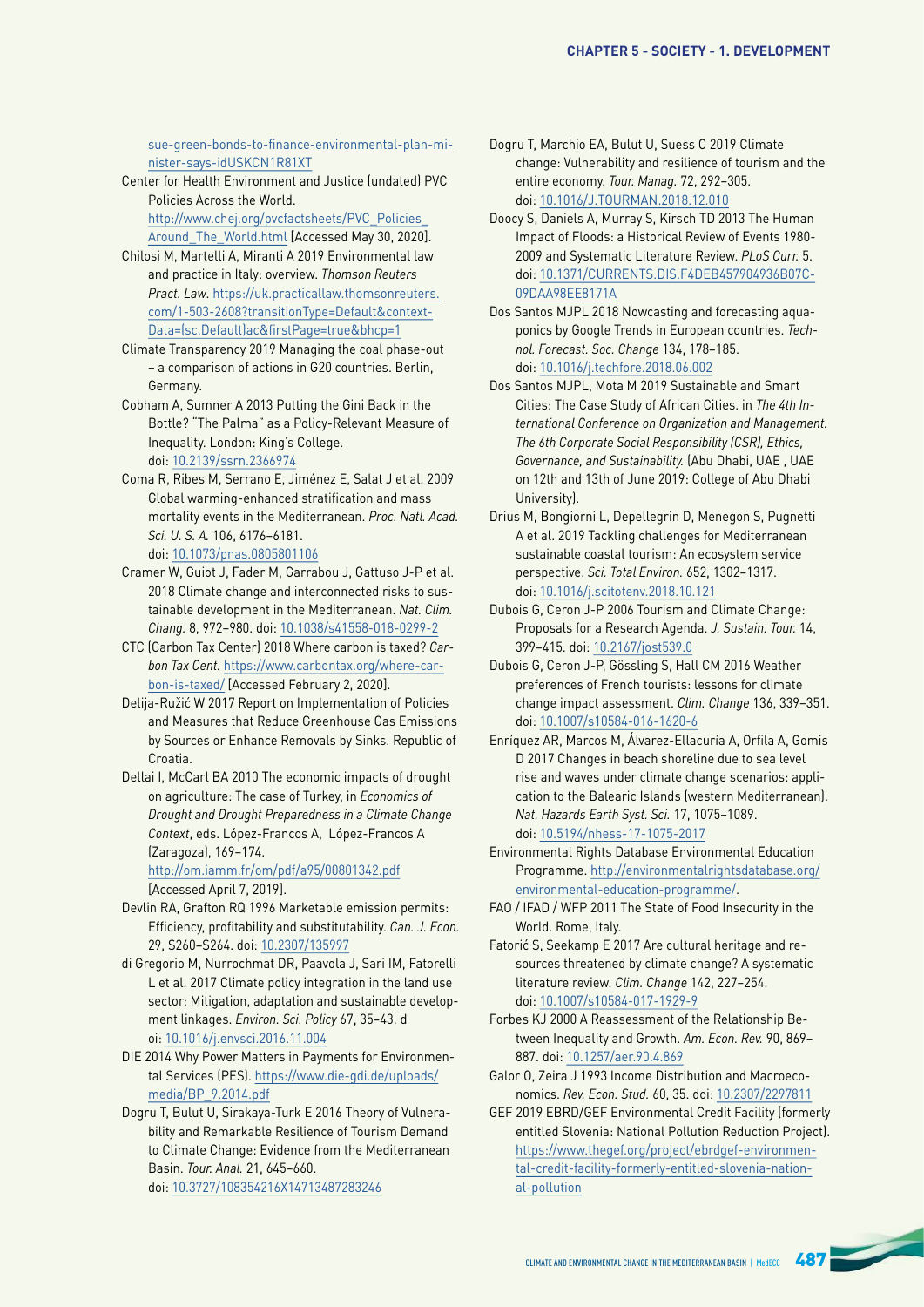- Godber O, Wall R 2016 Mediterranean goat production systems: vulnerability to population growth and climate change. *Mediterr. J. Biosci.* 1, 160–168.
- González Tánago I, Urquijo J, Blauhut V, Villarroya F, de Stefano L 2016 Learning from experience: a systematic review of assessments of vulnerability to drought. *Nat. Hazards* 80, 951–973. doi: [10.1007/s11069-015-2006-1](https://doi.org/10.1007/s11069-015-2006-1)
- Grgi Z, Frani R, Kisi I Country report on the present environmental situation in agriculture. REU Tech. Ser. [http://](http://www.fao.org/3/x3413e12.htm) [www.fao.org/3/x3413e12.htm](http://www.fao.org/3/x3413e12.htm) [Accessed May 30, 2020].
- Grillakis MG, Koutroulis AG, Seiradakis KD, Tsanis IK 2016a Implications of 2 °C global warming in European summer tourism. *Clim. Serv.* 1, 30–38. doi: [10.1016/j.cliser.2016.01.002](https://doi.org/10.1016/j.cliser.2016.01.002)
- Grillakis MG, Koutroulis AG, Tsanis IK 2016b The 2 °C global warming effect on summer European tourism through different indices. *Int. J. Biometeorol.* 60, 1205–1215. doi: [10.1007/s00484-015-1115-6](https://doi.org/10.1007/s00484-015-1115-6)
- Hamrick K, Brotto L 2017 State of European markets 2017 voluntary carbon. [https://www.forest-trends.org/](https://www.forest-trends.org/wp-content/uploads/2017/07/doc_5591.pdf) [wp-content/uploads/2017/07/doc\\_5591.pdf](https://www.forest-trends.org/wp-content/uploads/2017/07/doc_5591.pdf) [Accessed November 1, 2019].
- Handmer J, Honda Y, Kundzewicz ZW, Arnell NW, Benito G et al. 2012 Changes in impacts of climate extremes: human systems and ecosystems, in *Managing the Risks of Extreme Events and Disasters to Advance Climate Change Adaptation* A Special Report of Working Groups I and II of the Intergovernmental Panel on Climate Change (IPCC)., eds. Field CB, Barros V, Stocker TF, Qin D, Dokken DJ et al. (Cambridge, United Kingdom and New York, NY, USA), 231–290.
- Helliwell JF, Layard R, Sachs JD, Helliwell, JF, Layard, R Sachs J 2018 World Happiness report. Sustainable Development Solution Network. A global initiative for the United Nations. UN. doi: [10.18356/6aa6d28a-en](https://doi.org/10.18356/6aa6d28a-en)
- Iglesias A, Garrote L 2014 Drought in the Light of Climate Change in the Mediterranean Area, in *Hydrometeorological Hazards*, ed. Quevauviller P (Chichester, UK: John Wiley & Sons, Ltd), 203–225. doi: [10.1002/9781118629567.ch3c](https://doi.org/10.1002/9781118629567.ch3c)
- Jacob D, Kotova L, Teichmann C, Sobolowski SP, Vautard R et al. 2018 Climate Impacts in Europe Under +1.5°C Global Warming. *Earth's Futur.* 6, 264–285. doi: [10.1002/2017EF000710](https://doi.org/10.1002/2017EF000710)
- Jacob D, Petersen J, Eggert B, Alias A, Christensen OB et al. 2014 EURO-CORDEX: new high-resolution climate change projections for European impact research. *Reg. Environ. Chang.* 14, 563–578. doi: [10.1007/s10113-013-0499-2](https://doi.org/10.1007/s10113-013-0499-2)
- Jiménez JA, Valdemoro HI, Bosom E, Sánchez-Arcilla A, Nicholls RJ 2017 Impacts of sea-level rise-induced erosion on the Catalan coast. *Reg. Environ. Chang.* 17, 593–603. doi: [10.1007/s10113-016-1052-x](https://doi.org/10.1007/s10113-016-1052-x)
- Justice and Environment 2012 Slovenia. Environmental Liability: National toolkit on the practical application of the ELD and its national equivalents. 1–6. http://www.justiceandenvironment.org/\_files/

# file/2012/2012 ELD report Slovenia.pdf

- Justice and Environment 2017 Spain. Environmental Liability: National toolkit on the practical application of the ELD and its national equivalents. 1–6. [http://www.justiceandenvironment.org/fleadmin/user\\_](http://www.justiceandenvironment.org/fileadmin/user_upload/Publications/2017/ELD_toolkit_ES_EN.pdf) [upload/Publications/2017/ELD\\_toolkit\\_ES\\_EN.pdf](http://www.justiceandenvironment.org/fileadmin/user_upload/Publications/2017/ELD_toolkit_ES_EN.pdf)
- Karagiorgos K, Thaler T, Heiser M, Hübl J, Fuchs S 2016 Integrated flash flood vulnerability assessment: Insights from East Attica, Greece. *J. Hydrol.* 541A, 553–562. doi: [10.1016/j.jhydrol.2016.02.052](https://doi.org/10.1016/j.jhydrol.2016.02.052)
- Kazan-Allen L 2019 Chronology of asbestos bans and restrictions. *Int. Ban Asbestos Secr.*
	- [http://www.ibasecretariat.org/chron\\_ban\\_list.php](http://www.ibasecretariat.org/chron_ban_list.php)
- Kelly PM, Adger WN 2000 Theory and practice in assessing vulnerability to climate change and facilitating adaptation. *Clim. Change* 47, 325–352. doi: [10.1023/a:1005627828199](https://doi.org/10.1023/a:1005627828199)
- Kilkiş Ş 2018 Benchmarking South East European Cities with the Sustainable Development of Energy, Water and Environment Systems Index. *J. Sustain. Dev. Energy, Water Environ. Syst.* 6, 162–209. doi: [10.13044/j.sdewes.d5.0179](https://doi.org/10.13044/j.sdewes.d5.0179)
- Klein RJT 2010 Mainstreaming Climate Adaptation into Development: A Policy Dilemma. *Clim. Gov. Dev. Berlin Work. Ser.*, 35–52.

doi: [10.1596/9780821379943\\_ch01](https://doi.org/10.1596/9780821379943_ch01)

- Köberl J, Prettenthaler F, Bird DN 2016 Modelling climate change impacts on tourism demand: A comparative study from Sardinia (Italy) and Cap Bon (Tunisia). *Sci. Total Environ.* 543, 1039–1053. doi: [10.1016/j.scitotenv.2015.03.099](https://doi.org/10.1016/j.scitotenv.2015.03.099)
- Koutra C, Karyopouli S 2013 Cyprus' image-a sun and sea destination-as a detrimental factor to seasonal fuctuations. Exploration into motivational factors for holidaying in Cyprus. *J. Travel Tour. Mark.* 30, 700–714. doi: [10.1080/10548408.2013.827548](https://doi.org/10.1080/10548408.2013.827548)
- Koutroulis AG, Grillakis MG, Tsanis IK, Jacob D 2018a Mapping the vulnerability of European summer tourism under 2 °C global warming. *Clim. Change* 151, 157–171. doi: [10.1007/s10584-018-2298-8](https://doi.org/10.1007/s10584-018-2298-8)
- Koutroulis AG, Papadimitriou L V., Grillakis MG, Tsanis IK, Wyser K et al. 2018b Simulating Hydrological Impacts under Climate Change: Implications from Methodological Differences of a Pan European Assessment. *Water* 10, 1331. doi: [10.3390/w10101331](https://doi.org/10.3390/w10101331)
- Kovats RS, Valentini R, Bouwer LM, Georgopoulou E, Jacob D et al. 2014 Europe, in *Climate Change 2014: Impacts, Adaptation, and Vulnerability. Part B: Regional Aspects. Contribution of Working Group II to the Fifth Assessment Report of the Intergovernmental Panel on Climate Change*, eds. Barros VR, Field CB, Dokken DJ, Mastrandrea MD, Mach KJ et al. (Cambridge, United Kingdom and New York, NY, USA: Cambridge University Press), 1267–1326. doi: [10.1017/cbo9781107415386.003](https://doi.org/10.1017/cbo9781107415386.003)
- Kraus H 1998 Environment Policy in Slovenia.  [https://www.europarl.europa.eu/workingpapers/envi/](https://www.europarl.europa.eu/workingpapers/envi/pdf/brief6en_en.pdf) [pdf/brief6en\\_en.pdf](https://www.europarl.europa.eu/workingpapers/envi/pdf/brief6en_en.pdf)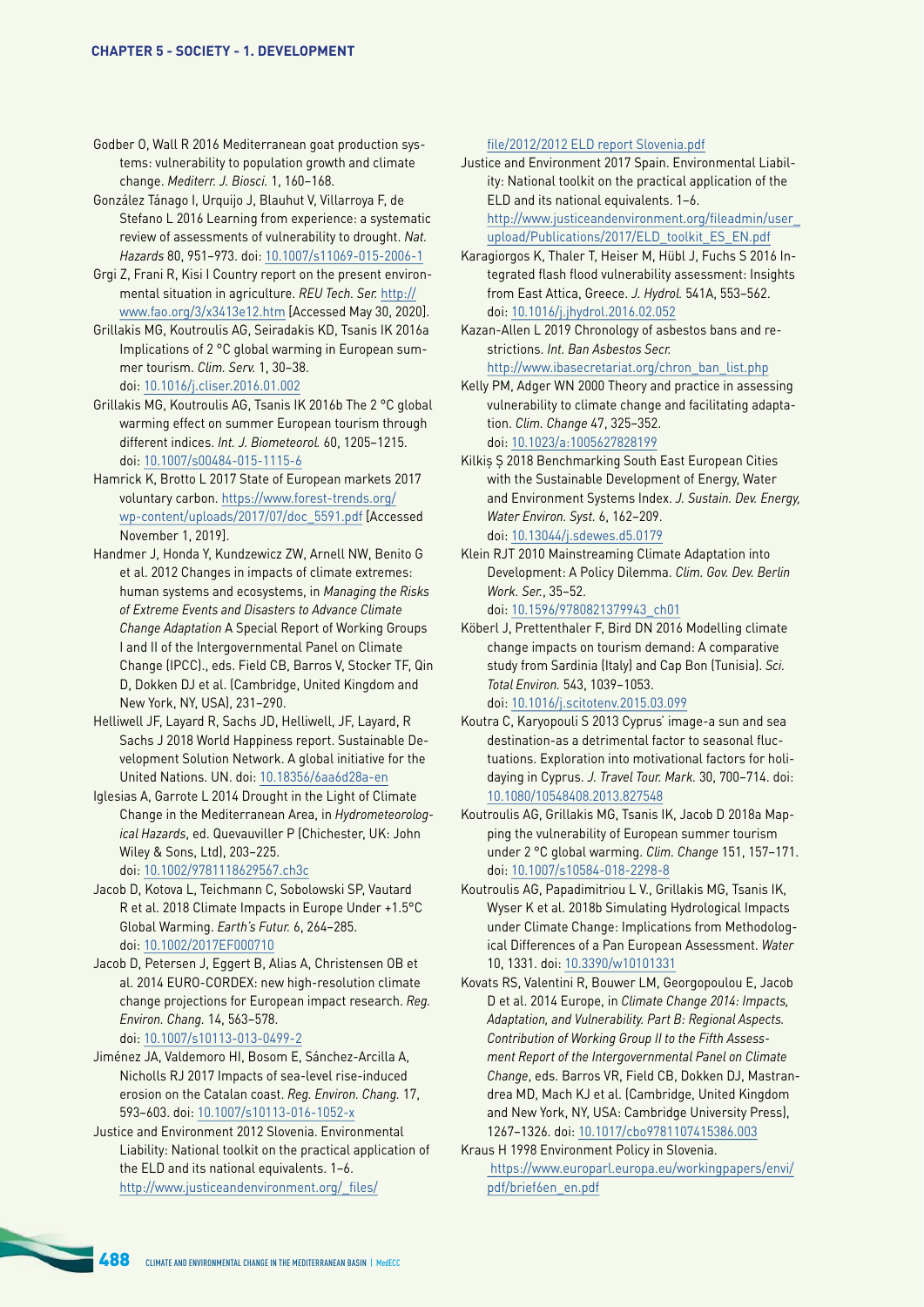- Lewenhak S 2012 The Role of the European Investment Bank (RLE Banking & Finance). doi: [10.4324/9780203108246](http://dx.doi.org/10.4324/9780203108246)
- Lionello P 2012 *The Climate of the Mediterranean Region: From the Past to the Future*. Elsevier Science doi: [10.1016/C2011-0-06210-5](https://doi.org/10.1016/C2011-0-06210-5)
- Lionello P, Abrantes FG, Gačić M, Planton S, Trigo RM et al. 2014 The climate of the Mediterranean region: research progress and climate change impacts. *Reg. Environ. Chang.* 14, 1679–1684. doi: [10.1007/s10113-014-0666-0](https://doi.org/10.1007/s10113-014-0666-0)
- Littlecott C 2015 Snapshot of France Coal Phase Out Progress. [https://www.e3g.org/library/snapshot-of-france](https://www.e3g.org/library/snapshot-of-france-coal-phase-out-progress)[coal-phase-out-progress](https://www.e3g.org/library/snapshot-of-france-coal-phase-out-progress)
- Llasat MC, Llasat-Botija M, Petrucci O, Pasqua AA, Rosselló J et al. 2013 Towards a database on societal impact of Mediterranean floods within the framework of the HYMEX project. *Nat. Hazards Earth Syst. Sci.* 13, 1337– 1350. doi: [10.5194/nhess-13-1337-2013](https://doi.org/10.5194/nhess-13-1337-2013)
- Llasat MC, Llasat-Botija M, Prat MA, PorcúPorc F, Price C et al. 2010 High-impact floods and flash floods in Mediterranean countries: the FLASH preliminary database. [www.adv-geosci.net/23/47/2010/](http://www.adv-geosci.net/23/47/2010/) [Accessed April 2, 2019]
- Mavioglu OY, Varol P, Tamtürk D 2019 Environmental law and practice in Turkey: overview. *Thomson Reuters Pract. Law*. [https://uk.practicallaw.thomsonreuters.](https://uk.practicallaw.thomsonreuters.com/Document/I203079191cb611e38578f7ccc38dcbee/) [com/Document/I203079191cb611e38578f7ccc38dcbee/](https://uk.practicallaw.thomsonreuters.com/Document/I203079191cb611e38578f7ccc38dcbee/)
- Mavromatidi A, Briche E, Claeys C 2018 Mapping and analyzing socio-environmental vulnerability to coastal hazards induced by climate change: An application to coastal Mediterranean cities in France. *Cities* 72, 189–200. doi: [10.1016/J.CITIES.2017.08.007](https://doi.org/10.1016/J.CITIES.2017.08.007)
- McGray H, Hammil l. A, Bradley R, Schipper ELF, Parry J 2007 *Weathering the storm: options for framing adaptation and development*, ed. World Resources Institute Washington, DC.
- Mediterranean Growth Initiative 2017 Tourism in the Mediterranean. [https://www.mgi.online/content/2017/8/4/](https://www.mgi.online/content/2017/8/4/tourism-in-the-mediterranean) [tourism-in-the-mediterranean](https://www.mgi.online/content/2017/8/4/tourism-in-the-mediterranean)
- MESD 2018 Education for sustainable developement in Tunisia. [http://www.environnement.gov.tn/index.](http://www.environnement.gov.tn/index.php?id=101&L=1) [php?id=101&L=1](http://www.environnement.gov.tn/index.php?id=101&L=1)
- Milewska M 2019 Resource Taxation as an Alternative Method for Diversifying the Revenue of Developing Countries. [https://www.progress.org/articles/re](https://www.progress.org/articles/resource-taxation-as-an-alternative-method-for-diversifying-the-revenue-of-developing-countries)[source-taxation-as-an-alternative-method-for-diversi](https://www.progress.org/articles/resource-taxation-as-an-alternative-method-for-diversifying-the-revenue-of-developing-countries)[fying-the-revenue-of-developing-countries](https://www.progress.org/articles/resource-taxation-as-an-alternative-method-for-diversifying-the-revenue-of-developing-countries)
- Mimura N, Pulwarty RS, Minh Duc D, Elshinnawy I, Redsteer MH et al. 2014 Adaptation Planning and Implementation, in *Climate Change 2014: Impacts, Adaptation, and Vulnerability. Part A: Global and Sectoral Aspects. Contribution of Working Group II to the Fifth Assessment Report of the Intergovernmental Panel on Climate Change*, eds. Field CB, Barros VR, Dokken DJ, Mach KJ, Mastrandrea MD et al. (Cambridge, United Kingdom and New York, NY, USA: Cambridge University Press), 869–898.

doi: [10.1017/CBO9781107415379.020](https://doi.org/10.1017/CBO9781107415379.020)

- Minasyan A, Zenker J, Klasen S, Vollmer S 2019 Educational gender gaps and economic growth: A systematic review and meta-regression analysis. *World Dev.* 122, 199–217. doi: [10.1016/j.worlddev.2019.05.006](https://doi.org/10.1016/j.worlddev.2019.05.006)
- Moncada S, Briguglio LP, Bambrick H, Kelman I 2018 Guest editorial for the special issue on 'Development and Climate Change in Small Island Developing States'. *Int. J. Clim. Chang. Strateg. Manag.* 10, 214–216. doi: [10.1108/ijccsm-03-2018-184](https://doi.org/10.1108/ijccsm-03-2018-184)
- Monioudi IN, Velegrakis AF, Chatzipavlis AE, Rigos A, Karambas T et al. 2017 Assessment of island beach erosion due to sea level rise: the case of the Aegean archipelago (Eastern Mediterranean). *Nat. Hazards Earth Syst. Sci.* 17, 449–466.

doi: [10.5194/nhess-17-449-2017](https://doi.org/10.5194/nhess-17-449-2017)

- Ncube M, Anyanwu JC, Hausken K 2014 Inequality, Economic Growth and Poverty in the Middle East and North Africa (MENA). *African Dev. Rev.* 26, 435–453. doi: [10.1111/1467-8268.12103](https://doi.org/10.1111/1467-8268.12103)
- Niavis S 2020 Evaluating the spatiotemporal performance of tourist destinations: the case of Mediterranean coastal regions. *J. Sustain. Tour.* 28, 1310–1331. doi: [10.1080/09669582.2020.1736087](https://doi.org/10.1080/09669582.2020.1736087)
- OECD 2003 *Review of Fisheries in OECD countries: Policies and summary statistics*. OECD Publication Service. OECD 2006 Glossary of statistical terms.
- <https://stats.oecd.org/glossary/detail.asp?ID=4842>.
- OECD 2012a Liability for environmental damage in Eastern Europe, Caucasus and Central Asia (EECCA): Implementation of good international practices. <http://www.oecd.org/env/outreach/50244626.pdf>
- OECD 2012b OECD Environmental Performance Reviews: Slovenia 2012. *OECD Publ.*
- OECD 2013 OECD Environmental Performance Reviews: Italy 2012. *OECD Publ.*
- OECD 2017 Measuring wellbeing and progress wellbeing research.<http://www.oecd.org/> statistics/measuring-well-being-and-progress.htm
- OECD 2018 OECD Review for Fisheries 2017: General Survey of Fisheries Policies. http://www.oecd.org/official[documents/publicdisplaydocumentpdf/?cote=TAD/](http://www.oecd.org/officialdocuments/publicdisplaydocumentpdf/?cote=TAD/FI(2017)14/FINAL&docLanguage=En) [FI\(2017\)14/FINAL&docLanguage=En](http://www.oecd.org/officialdocuments/publicdisplaydocumentpdf/?cote=TAD/FI(2017)14/FINAL&docLanguage=En)
- OECD 2019 OECD Environmental Performance Reviews: Turkey 2019. *OECD Publ.*
- Oliveira S, Félix F, Nunes A, Lourenço L, Laneve G et al. 2018 Mapping wildfire vulnerability in Mediterranean Europe. Testing a stepwise approach for operational purposes. *J. Environ. Manage.* 206, 158–169. doi: [10.1016/J.JENVMAN.2017.10.003](https://doi.org/10.1016/J.JENVMAN.2017.10.003)
- Palatnik RR, Lourenço Dias Nunes PA 2015 Economic valuation of climate change-induced biodiversity impacts on agriculture: results from a macro-economic application to the Mediterranean basin. *J. Environ. Econ. Policy* 4, 45–63. doi: [10.1080/21606544.2014.963165](https://doi.org/10.1080/21606544.2014.963165)
- Pelling M 2011 *Adaptation to climate change: from resilience to transformation*. First edn. Routledge, New York, USA.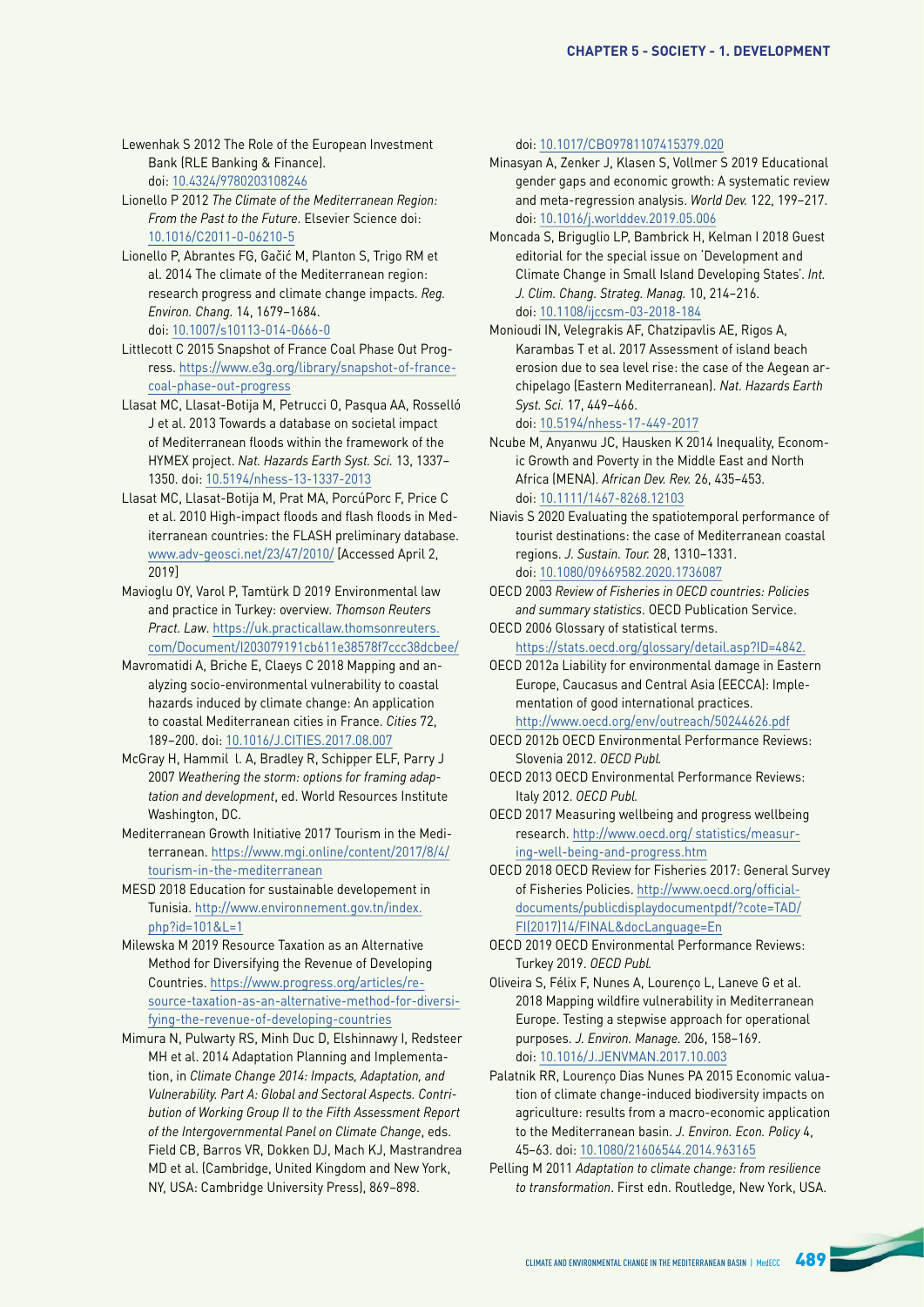- Perman R, Ma Y, McGilvray J, Common M 2003 Natural Resource and Environmental Economics. *Mar. Resour. Econ.* 7. doi: [10.1086/mre.7.4.42629040](https://doi.org/10.1086/mre.7.4.42629040)
- Pettinger T 2017 Pollution Permits. [https://www.econom](https://www.economicshelp.org/micro-economic-essays/marketfailure/pollution-permits/)[icshelp.org/micro-economic-essays/marketfailure/](https://www.economicshelp.org/micro-economic-essays/marketfailure/pollution-permits/) [pollution-permits/](https://www.economicshelp.org/micro-economic-essays/marketfailure/pollution-permits/)
- Piante C, Ody D 2015 Blue Growth in the Mediterranean Sea: The Challenge of Good Environmental Status. <http://www.developpement-durable.gouv.fr/>
- Praščević M, Cvetković D, Mihajlov D, Holoček N 2012 The acoustic zoning - a comparasion of legislation and experiences in Italy and Serbia. in *23rd National Conference & 4th International Confrence: Noise and Vibration, 17-19.10.2012* (University of Nis (Serbia), "Politechnica" University of Timisoara (Romania). <http://www.mfkv.kg.ac.rs/urbanoise/media/1210> Nis Prascevic 21-28.pdf
- Queralt A, Llasat MDC, Serena JM, Pont I 2017 The 3rd Report on Climate Change in Catalonia: a joint initiative to bridge the gap between Science and Decision-Making. In EGU General Assembly. in EGU General Assembly *Conference Abstracts 19:14658*
- Radhouane L 2013 Climate change impacts on North African countries and on some Tunisian economic sectors. *J. Agric. Environ. Int. Dev.* 107, 101–113. doi: [10.12895/JAEID.20131.123](https://doi.org/10.12895/JAEID.20131.123)
- Recchini E 2016 Estimating emission permits in Italy. in Joint OECD/UNECE Seminar on Implementation of SEEA, *3-4 October 2016* (Geneva, Switzerland). [https://uk.practicallaw.thomsonreuters.](https://uk.practicallaw.thomsonreuters.com/1-503-2608?transitionType=Default&contextData=(sc.Default)&firstPage=true&bhcp=1) [com/1-503-2608?transitionType=Default&context-](https://uk.practicallaw.thomsonreuters.com/1-503-2608?transitionType=Default&contextData=(sc.Default)&firstPage=true&bhcp=1)[Data=\(sc.Default\)&frstPage=true&bhcp=1](https://uk.practicallaw.thomsonreuters.com/1-503-2608?transitionType=Default&contextData=(sc.Default)&firstPage=true&bhcp=1)
- Richards M, Jenkins M 2007 Potential and challenges of payments for ecosystem service from tropical forests.
- Rodrigues LC, Van den Bergh JCJM, Massa F, Theodorou JA, Ziveri P et al. 2015 Sensitivity of Mediterranean bivalve mollusc aquaculture to climate change, ocean acidification, and other environmental pressures: findings from a producer survey. J. Shellfish Res. 34, 1161-1176. doi: [10.2983/035.034.0341](https://doi.org/10.2983/035.034.0341)
- Rodriguez RS, Ürge-Vorsatz D, Barau AS 2018 Sustainable Development Goals and climate change adaptation in cities. *Nat. Clim. Chang.* 8, 181–183. doi: [10.1038/s41558-018-0098-9](https://doi.org/10.1038/s41558-018-0098-9)
- Roy J, Tschakert P, Waisman H, Abdul Halim S, Antwi-Agyei P et al. 2018 Sustainable development, poverty eradication and reducing inequalities, in *Global Warming of 1.5°C. An IPCC Special Report on the impacts of global warming of 1.5°C above pre-industrial levels and related global greenhouse gas emission pathways, in the context of strengthening the global response to the threat of climate change,* eds. Masson-Delmotte V, Zhai P, Pörtner H-O, Roberts D, Skea J et al. (Cambridge, United Kingdom and New York, NY, USA: Cambridge University Press), in press.
- Sacchi J 2011 Analysis of economic activities in the Mediterranean: Fishery and aquaculture sectors. Valbonne

https://planbleu.org/sites/default/files/upload/files/ [analyse\\_activites\\_econ\\_pecheEN.pdf](https://planbleu.org/sites/default/files/upload/files/analyse_activites_econ_pecheEN.pdf)

- Sachs J 2005 *The End of Poverty: How We Can Make It Happen in Our Lifetime*. Penguin Bo. Wiley. doi: [10.1111/j.1468-0351.2006.00262.x](https://doi.org/10.1111/j.1468-0351.2006.00262.x)
- Salanié J, Coisnon T 2016 Environmental Zoning and Urban Development: Natural Regional Parks in France. doi: [10.1787/5jlsk97vpwtd-en](https://dx.doi.org/10.1787/5jlsk97vpwtd-en)
- Salata F, Golasi I, Treiani N, Plos R, de Lieto Vollaro A 2018 On the outdoor thermal perception and comfort of a Mediterranean subject across other Koppen-Geiger's climate zones. *Environ. Res.* 167, 115–128. doi: [10.1016/j.envres.2018.07.011](https://doi.org/10.1016/j.envres.2018.07.011)
- Sánchez-Arcilla A, Sierra JP, Brown S, Casas-Prat M, Nicholls RJ et al. 2016 A review of potential physical impacts on harbours in the Mediterranean Sea under climate change. *Reg. Environ. Chang.* 16, 2471–2484. doi: [10.1007/s10113-016-0972-9](https://doi.org/10.1007/s10113-016-0972-9)
- Satterthwaite D 2013 The political underpinnings of cities' accumulated resilience to climate change. *Environ.*  Urban. 25, 381–391. doi: [10.1177/0956247813500902](https://doi.org/10.1177/0956247813500902)
- Schilling J, Freier KP, Hertig E, Scheffran J 2012 Climate change, vulnerability and adaptation in North Africa with focus on Morocco. *Agric. Ecosyst. Environ.* 156, 12–26. doi: [10.1016/J.AGEE.2012.04.021](https://doi.org/10.1016/J.AGEE.2012.04.021)
- Scott D, Hall CM, Gössling S 2016a A review of the IPCC Fifth Assessment and implications for tourism sector climate resilience and decarbonization. *J. Sustain. Tour.* 24, 8–30. doi: [10.1080/09669582.2015.1062021](https://doi.org/10.1080/09669582.2015.1062021)
- Scott D, Rutty M, Amelung B, Tang M 2016b An Inter-Comparison of the Holiday Climate Index (HCI) and the Tourism Climate Index (TCI) in Europe. *Atmosphere (Basel).* 7, 80. doi: [10.3390/atmos7060080](https://doi.org/10.3390/atmos7060080)
- Sen A 1999 *Development as freedom*. Oxford Uni. Oxford India paperbacks.
- Smit B, Wandel J 2006 Adaptation, adaptive capacity and vulnerability. *Glob. Environ. Chang.* 16, 282–292. doi: [10.1016/j.gloenvcha.2006.03.008](https://doi.org/10.1016/j.gloenvcha.2006.03.008)
- Stokes E, Edge A, West A 2001 Environmental education in the educational systems of the European Union. [http://ibdigital.uib.es/greenstone/collect/cd2/import/](http://ibdigital.uib.es/greenstone/collect/cd2/import/ue/ue0002.pdf) [ue/ue0002.pdf](http://ibdigital.uib.es/greenstone/collect/cd2/import/ue/ue0002.pdf)
- SwitchMed 2017 Lebanon: Loans available to enterprise to implement pollution control projects. [https://www.](https://www.switchmed.eu/en/country-hubs/lebanon/actions/policy-maker?c=policy&q=lebanon) [switchmed.eu/en/country-hubs/lebanon/actions/poli](https://www.switchmed.eu/en/country-hubs/lebanon/actions/policy-maker?c=policy&q=lebanon)[cy-maker?c=policy&q=lebanon](https://www.switchmed.eu/en/country-hubs/lebanon/actions/policy-maker?c=policy&q=lebanon)
- Szopik-Depczyńska K, Cheba K, Bąk I, Kiba-Janiak M, Saniuk S et al. 2017 The application of relative taxonomy to the study of disproportions in the area of sustainable development of the European Union. *Land use policy* 68, 481–491. doi: [10.1016/j.landusepol.2017.08.013](https://doi.org/10.1016/j.landusepol.2017.08.013)
- Tansel A, Güngör ND 2016 Gender Effects of Education on Economic Development in Turkey: The Role of Socio-demographics, Entrepreneurship and Public Policies. *Women, Work Welf. Middle East North Africa*, 57–86. doi: [10.1142/9781783267347\\_0003](https://doi.org/10.1142/9781783267347_0003)
- Teotónio C, Rodríguez M, Roebeling P, Fortes P 2020 Water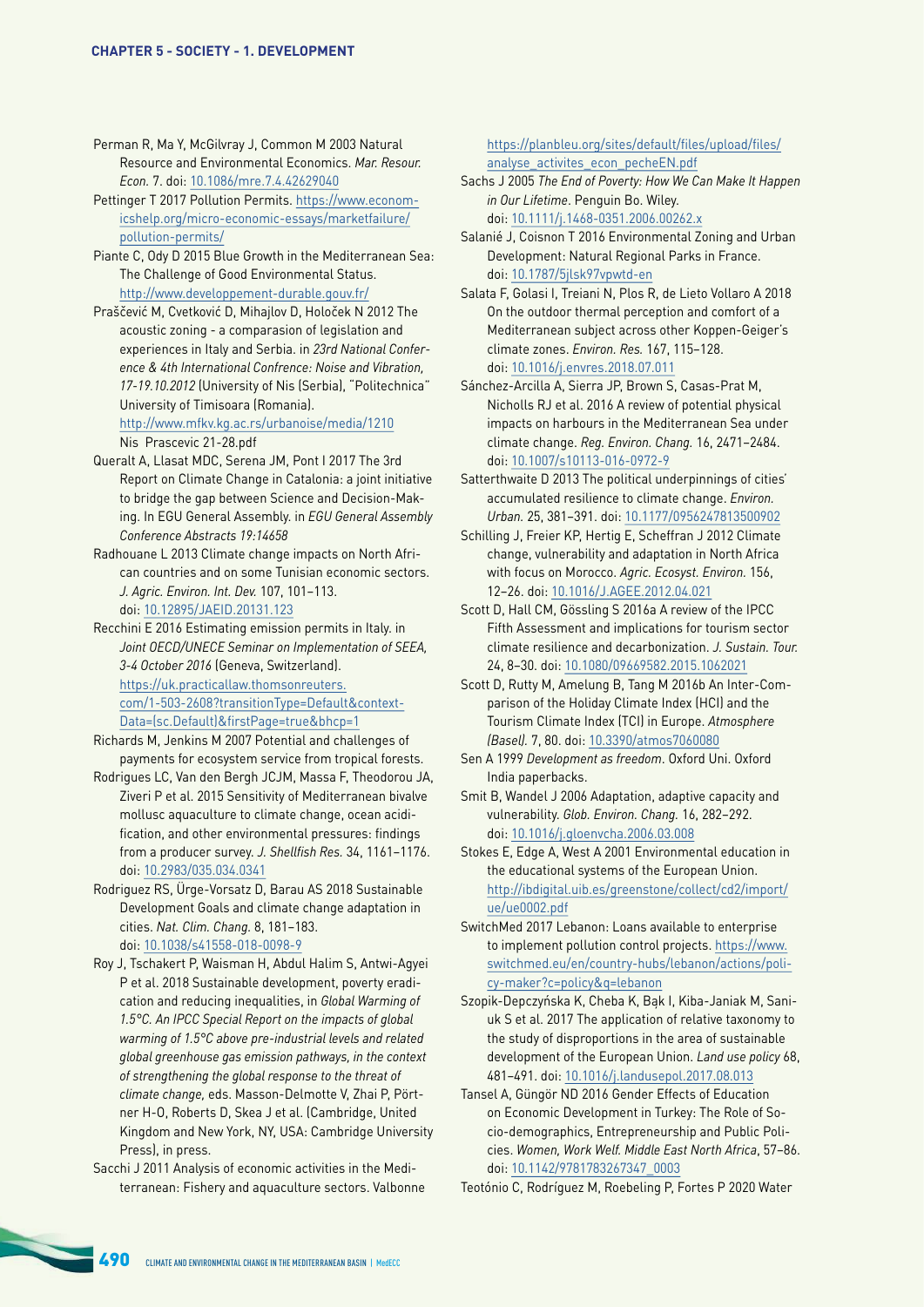competition through the 'water-energy' nexus: Assessing the economic impacts of climate change in a Mediterranean context. *Energy Econ.* 85, 104539. doi: [10.1016/j.eneco.2019.104539](https://doi.org/10.1016/j.eneco.2019.104539)

Tigkas D, Tsakiris G 2015 Early Estimation of Drought Impacts on Rainfed Wheat Yield in Mediterranean Climate. *Environ. Process.* 2, 97–114. doi: [10.1007/s40710-014-0052-4](https://doi.org/10.1007/s40710-014-0052-4)

 UN 2015 Transforming our world: the 2030 Agenda for Sustainable Development. New York. [https://www.un.org/ga/search/view\\_doc.asp?symbol-](https://www.un.org/ga/search/view_doc.asp?symbol=A/RES/70/1&Lang=E) [=A/RES/70/1&Lang=E](https://www.un.org/ga/search/view_doc.asp?symbol=A/RES/70/1&Lang=E)

- UNDP 2018a Gender Development Index (GDI). United Na*tions Dev. Program.* [http://hdr.undp.org/en/content/](http://hdr.undp.org/en/content/gender-development-index-gdi) [gender-development-index-gdi](http://hdr.undp.org/en/content/gender-development-index-gdi)
- UNDP 2018b Gender Inequality Index (GII). United Nations *Dev. Program.* [http://hdr.undp.org/en/content/gen](http://hdr.undp.org/en/content/gender-inequality-index-gii)[der-inequality-index-gii](http://hdr.undp.org/en/content/gender-inequality-index-gii)
- UNDP 2018c Human Development Index (HDI). United Na*tions Dev. Program.* [http://hdr.undp.org/en/content/](http://hdr.undp.org/en/content/human-development-index-hdi) [human-development-index-hdi](http://hdr.undp.org/en/content/human-development-index-hdi)

UNDP 2018d Inequality-adjusted Human Development Index (IHDI). United Nations Dev. Program. [http://hdr.undp.org/en/content/inequality-adjusted-hu-](http://hdr.undp.org/en/content/inequality-adjusted-human-development-index-ihdi)

[man-development-index-ihdi](http://hdr.undp.org/en/content/inequality-adjusted-human-development-index-ihdi) UNDP 2018e The 2018 Global Multidimensional Poverty Index (MPI). United Nations Dev.

*Program.* <http://hdr.undp.org/en//2018-MPI>

UNDP 2019 Human Development Report.

- UNECE 2013 Strategies and Policies for Air Pollution Abatement. 2010 review prepared under the Convention on Long-range Transboundary Air Pollution. New York and Geneva. [http://www.unece.org/fleadmin/DAM/env/](http://www.unece.org/fileadmin/DAM/env/documents/2013/air/FINAL_version_of_the_publication_as_of_19_Feb_2014.pdf) [documents/2013/air/FINAL\\_version\\_of\\_the\\_publica](http://www.unece.org/fileadmin/DAM/env/documents/2013/air/FINAL_version_of_the_publication_as_of_19_Feb_2014.pdf)[tion\\_as\\_of\\_19\\_Feb\\_2014.pdf](http://www.unece.org/fileadmin/DAM/env/documents/2013/air/FINAL_version_of_the_publication_as_of_19_Feb_2014.pdf)
- UNECE 2014 Environmental Performance Reviews: Croatia. New York and Geneva. [https://www.unece.org/flead](https://www.unece.org/fileadmin/DAM/env/epr/epr_studies/ECE_CEP_172_En.pdf)[min/DAM/env/epr/epr\\_studies/ECE\\_CEP\\_172\\_En.pdf](https://www.unece.org/fileadmin/DAM/env/epr/epr_studies/ECE_CEP_172_En.pdf)

UNECE 2018 Environmental Performance Reviews: Bosnia and Herzegovina. New York and Geneva, Environmental Performance Reviews Series No. 48. [https://www.](https://www.unece.org/fileadmin/DAM/env/epr/epr_studies/ECE.CEP.184.Eng.pdf) [unece.org/fleadmin/DAM/env/epr/epr\\_studies/ECE.](https://www.unece.org/fileadmin/DAM/env/epr/epr_studies/ECE.CEP.184.Eng.pdf) [CEP.184.Eng.pdf](https://www.unece.org/fileadmin/DAM/env/epr/epr_studies/ECE.CEP.184.Eng.pdf)

UNEP/MAP-Plan Bleu 2009 State of the Environment and Development in the Mediterranean. Athens, Greece.

- UNEP/MAP 2016 Mediterranean Strategy for Sustainable Development 2016-2025. Valbonne.
- UNEP 2015 Spain Air Quality Policies. [https://wedocs.unep.](https://wedocs.unep.org/bitstream/handle/20.500.11822/17112/Spain.pdf?sequence=1&isAllowed=y) [org/bitstream/handle/20.500.11822/17112/Spain.pd](https://wedocs.unep.org/bitstream/handle/20.500.11822/17112/Spain.pdf?sequence=1&isAllowed=y)[f?sequence=1&isAllowed=y](https://wedocs.unep.org/bitstream/handle/20.500.11822/17112/Spain.pdf?sequence=1&isAllowed=y)
- UNFCCC 2012 Benefts of the clean development mechanism. [https://unfccc.int/resource/docs/publications/](https://unfccc.int/resource/docs/publications/abc_2012.pdf) [abc\\_2012.pdf.](https://unfccc.int/resource/docs/publications/abc_2012.pdf)

UNTWO 2018 UNTWO Tourist Highlights 2017. *World Tour. Organ.* [https://www.e-unwto.org/doi/](https://www.e-unwto.org/doi/pdf/10.18111/9789284419876) [pdf/10.18111/9789284419876](https://www.e-unwto.org/doi/pdf/10.18111/9789284419876) [Accessed December 11, 2019].

 UNWTO 2018 Tourism and Sustainable Development Goals - Journey to 2030. [https://www.e-unwto.org/doi/](https://www.e-unwto.org/doi/pdf/10.18111/9789284419401) [pdf/10.18111/9789284419401](https://www.e-unwto.org/doi/pdf/10.18111/9789284419401)

UNWTO 2019 International Tourism Highlights. [https://ww](https://www.e-unwto.org/doi/pdf/10.18111/9789284421152)[w.e-unwto.org/doi/pdf/10.18111/9789284421152](https://www.e-unwto.org/doi/pdf/10.18111/9789284421152)

Voegtlin C, Scherer AG 2017 Responsible Innovation and the Innovation of Responsibility: Governing Sustainable Development in a Globalized World. *J. Bus. Ethics* 143, 227–243. doi: [10.1007/s10551-015-2769-z](https://doi.org/10.1007/s10551-015-2769-z)

Walls M 2011 Deposit-Refund Systems in Practice and Theory. doi: [10.2139/ssrn.1980142](https://doi.org/10.2139/ssrn.1980142)

White HB 2018 France to shut all coal-fired power stations by 2021, Macron declares. *Independent*. [https://www.independent.co.uk/news/world/europe/](https://www.independent.co.uk/news/world/europe/france-coal-power-station-emmanuel-macron-davos-shut-2021-a8176796.html) [france-coal-power-station-emmanuel-macron-davos](https://www.independent.co.uk/news/world/europe/france-coal-power-station-emmanuel-macron-davos-shut-2021-a8176796.html)[shut-2021-a8176796.html](https://www.independent.co.uk/news/world/europe/france-coal-power-station-emmanuel-macron-davos-shut-2021-a8176796.html)

 World Bank 2018 Poverty gap at \$1.90 a day (2011 PPP) (%). <https://data.worldbank.org/indicator/SI.POV.GAPS>

World Bank 2019 World Development Indicators. [https://databank.worldbank.org/source/world-develop](https://databank.worldbank.org/source/world-development-indicators)[ment-indicators](https://databank.worldbank.org/source/world-development-indicators)

- Zahumenská V, Lemeš S, Delalić M, Zatloukalová K, Sobotková J et al. 2015 Environmental Democracy in Bosnia and Herzegovina: Limping Along. Zenica, Prague [https://books.google.com.lb/books?id=RhacCwAAQBA-](https://books.google.com.lb/books?id=RhacCwAAQBAJ&pg=PA80&lpg=PA80&dq=environmental+zoning+in+bosnia+and+herzegovina&source=bl&ots=D9RjoNpn0l&sig=ACfU3U0PTIC4LYBxjOrXMByp4Rzl34aog&hl=en&sa=X&ved=2ahUKEwjjw7_hpdPkAhXUBUIHakABXcQ6AEwCHoECAkQAQ#v=onepage&q=e)[J&pg=PA80&lpg=PA80&dq=environmental+zoning+in+](https://books.google.com.lb/books?id=RhacCwAAQBAJ&pg=PA80&lpg=PA80&dq=environmental+zoning+in+bosnia+and+herzegovina&source=bl&ots=D9RjoNpn0l&sig=ACfU3U0PTIC4LYBxjOrXMByp4Rzl34aog&hl=en&sa=X&ved=2ahUKEwjjw7_hpdPkAhXUBUIHakABXcQ6AEwCHoECAkQAQ#v=onepage&q=e) [bosnia+and+herzegovina&source=bl&ots=D9RjoN](https://books.google.com.lb/books?id=RhacCwAAQBAJ&pg=PA80&lpg=PA80&dq=environmental+zoning+in+bosnia+and+herzegovina&source=bl&ots=D9RjoNpn0l&sig=ACfU3U0PTIC4LYBxjOrXMByp4Rzl34aog&hl=en&sa=X&ved=2ahUKEwjjw7_hpdPkAhXUBUIHakABXcQ6AEwCHoECAkQAQ#v=onepage&q=e)[pn0l&sig=ACfU3U0PTIC4LYBxjOrXMByp4Rz](https://books.google.com.lb/books?id=RhacCwAAQBAJ&pg=PA80&lpg=PA80&dq=environmental+zoning+in+bosnia+and+herzegovina&source=bl&ots=D9RjoNpn0l&sig=ACfU3U0PTIC4LYBxjOrXMByp4Rzl34aog&hl=en&sa=X&ved=2ahUKEwjjw7_hpdPkAhXUBUIHakABXcQ6AEwCHoECAkQAQ#v=onepage&q=e)[l34aog&hl=en&sa=X&ved=2ahUKEwjjw7\\_hpdPkAhXU-](https://books.google.com.lb/books?id=RhacCwAAQBAJ&pg=PA80&lpg=PA80&dq=environmental+zoning+in+bosnia+and+herzegovina&source=bl&ots=D9RjoNpn0l&sig=ACfU3U0PTIC4LYBxjOrXMByp4Rzl34aog&hl=en&sa=X&ved=2ahUKEwjjw7_hpdPkAhXUBUIHakABXcQ6AEwCHoECAkQAQ#v=onepage&q=e)[BUIHakABXcQ6AEwCHoECAkQAQ#v=onepage&q=e](https://books.google.com.lb/books?id=RhacCwAAQBAJ&pg=PA80&lpg=PA80&dq=environmental+zoning+in+bosnia+and+herzegovina&source=bl&ots=D9RjoNpn0l&sig=ACfU3U0PTIC4LYBxjOrXMByp4Rzl34aog&hl=en&sa=X&ved=2ahUKEwjjw7_hpdPkAhXUBUIHakABXcQ6AEwCHoECAkQAQ#v=onepage&q=e)
- Zakhartchouk A, 2019 Scaling up green fnance in France. [https://www.cape4fnanceministry.org/sites/cape/fles/](https://www.financeministersforclimate.org/sites/cape/files/inline-files/Session%204%20-%20Scalingup%20Green%20Finance%20in%20France.pdf) inline-files/Session4-Scalingup Green Finance in France.pdf
- Zidanšek A, 2007 Sustainable development and happiness in nations. *Energy* 32, 891–897. doi: [10.1016/j.energy.2006.09.016](https:/doi.org/10.1016/j.energy.2006.09.016)

CLIMATE AND ENVIRONMENTAL CHANGE IN THE MEDITERRANEAN BASIN | MedECC 491